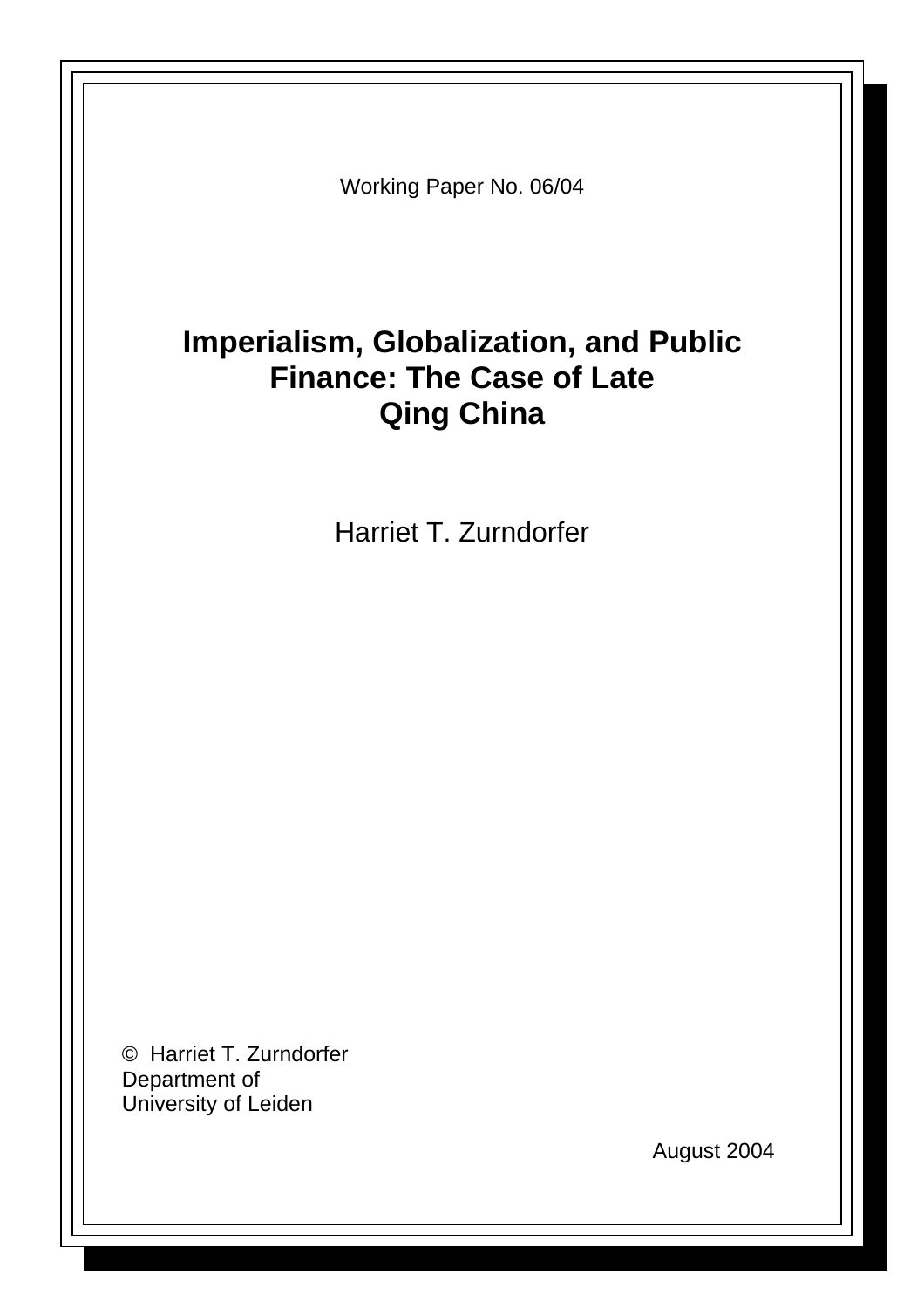

This paper was presented at the second GEHN Conference, Irvine, California (15-17<sup>th</sup> January, 2004) funded by a Leverhulme Trust Grant: "A Millennium of Material Progress"

For more information about the participants and activities of GEHN, go to http://www.lse.ac.uk/collections/economichistory/gehn.html

Department of Economic History London School of Economics Houghton Street London, WC2A 2AE

Tel: +44 (0) 20 7955 7860 Fax: +44 (0) 20 7955 7730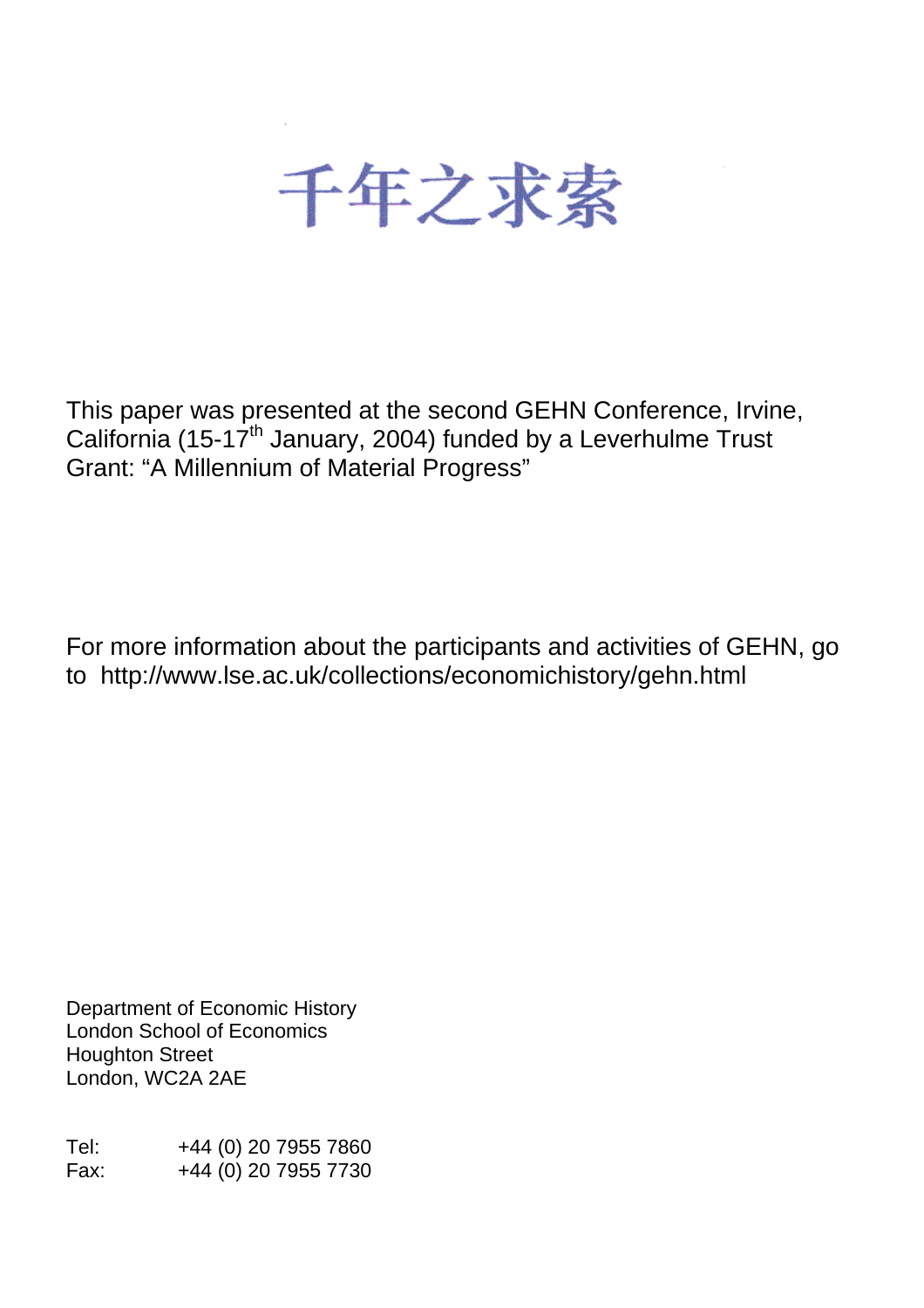# **Imperialism, Globalization, And Public Finance: The Case Of Late Qing China**

*Harriet T. Zurndorfer* 

#### **Abstract***:*

This paper reviews recent revisionist studies of imperialism that demonstrate the complexities behind the late Qing state's strategy to accommodate to new challenges born out of foreign conflicts exacerbated by domestic crises. These publications have pointed scholars away from the exclusivity of external agency to the making of modern China. But looking at the role of globalization adds another dimension to understanding how imperialism engaged late Qing China's public finance system and indigenous banking institutions. China's centuries-old experience with global trade previous to the nineteenth century did not prepare the country for world-wide recession, and consequently, foreign banks acquiring a hold on the government's purse by the last decades of that century. From a 'broadbrush' perspective, the paper argues state-sponsored attempts at reform of public finance came too late, and in the long-term had grave repercussions.

#### **Imperialism and China: Old Views and New Perspectives**

If one were to make a checklist registering visible differences between China in the early nineteenth century and one hundred years later, one might begin with the panorama of the modern urban landscape that dominated treaty port cities, the great number of steamships that ploughed along the Yangzi River linking the hinterland with the littoral, and not least, the burgeoning railway lines that extended communication lines further into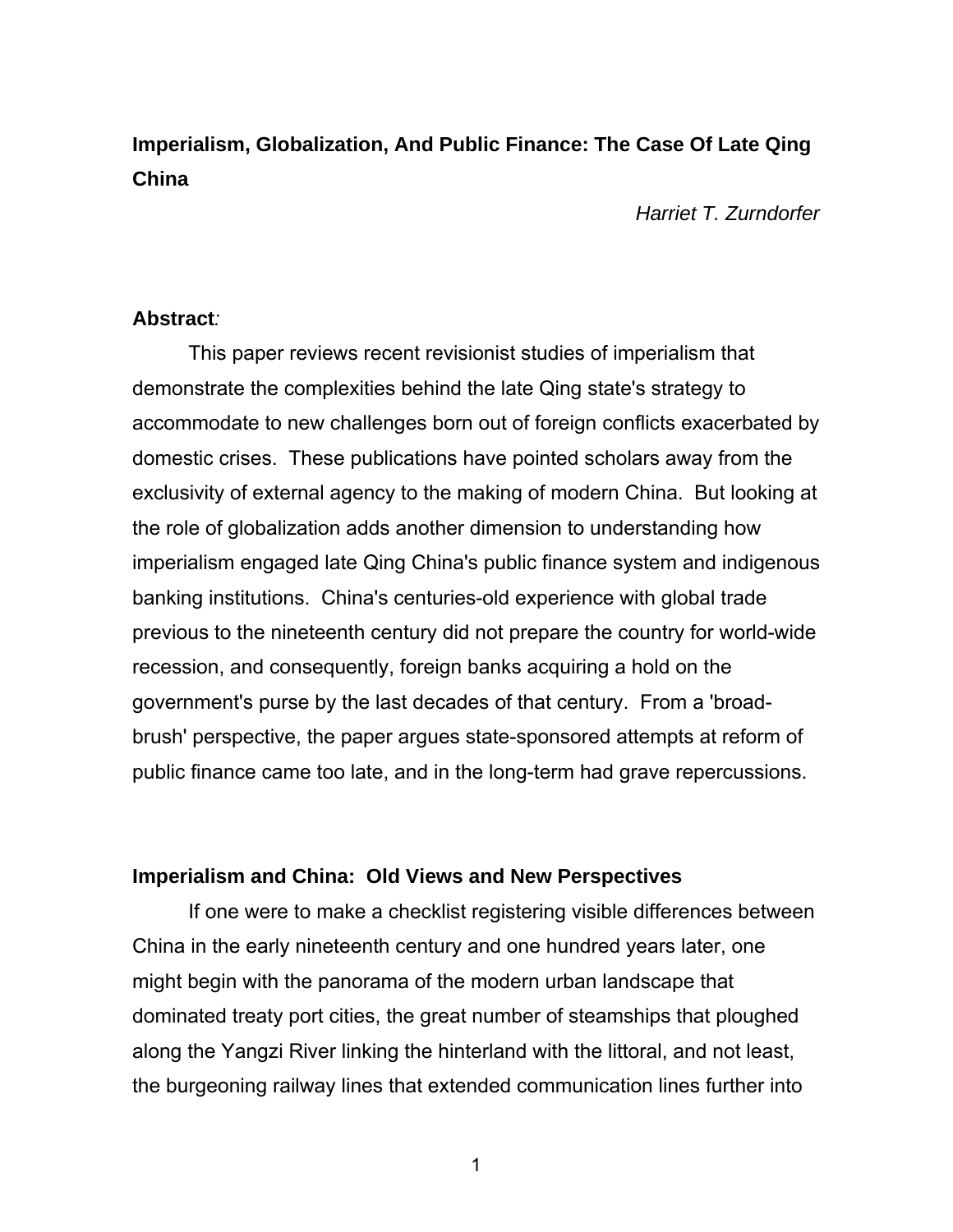the countryside. The installation of telephone and telegraph cables, the creation of public utilities (including electricity), and the building of macadamised roads were further evidence of the late Qing government's efforts to confront new realities, and to endure in a changing world.

Until recently, for many modern historians the nineteenth century transformation of China's physical landscape was a matter of controversy and debate. More than thirty years ago, it was fashionable among some China experts and developmental economists to argue that such modernization, even if under the aegis of the Chinese state or local private initiative, was a facet of a greater 'imperialist' design to exploit and to subordinate pre-capitalist societies. This view was reinforced by Chinese Marxist historians who characterized the nineteenth century and the first decades of the twentieth as one of transition: China was partly a colonial society undergoing the passage from feudalism to capitalism during which time Western imperialism reinforced feudal institutions (thereby inhibiting change) and undermined the handicraft basis of the 'natural' economy. Neo-Marxists also postulated modern China was a case for the 'development of underdevelopment' thesis. Nowadays, scholars are more likely to endorse Paul Cohen's argument that imperialism was 'multiple and layered'. 'China was a Manchu colony, and only a "semi-colony" of the European powers' (Cohen 1984). Like Ottoman Turkey, Qing China was too large to make conquest thinkable.

Cohen's 1984 book asserted that historians should aim to understand Chinese history in its own terms, what he called a 'China-centred history' rather than according to a set of expectations derived from Western history. By advocating that scholars reject Western-centric assumptions about China's long-term development, Cohen's argument also conformed to a vogue that was well underway. In the 1980s, as a series of archives in the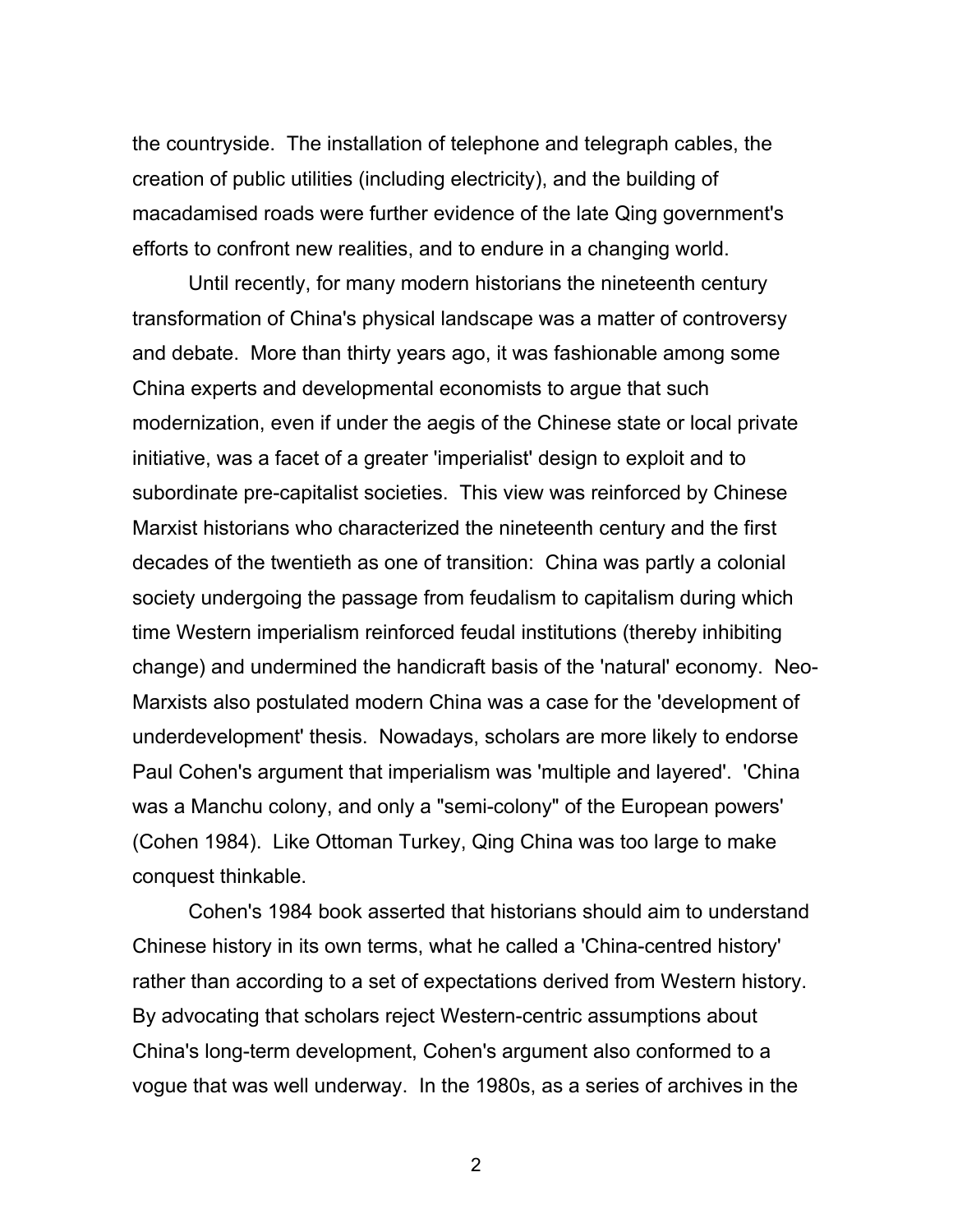People's Republic of China, and in Taiwan, opened their holdings to a wider public, scholars had the opportunity to access hitherto unavailable documentation and began to consider China 'in parts'; as Cohen advocated, they saw the value in framing analyses on a regional basis with the focus on the variables of time, space, and culture. During that decade too, the trend of tracing China's long-term development in a framework freed from lineal evolution derived from European models gained further endorsement with the growing interest in G.W. Skinner's macro-regional approach. Skinner situated China's heterogenous topographical divisions into riverine cores and relatively less advanced peripheries, and correlated them to long-term regional cycles of growth and decline (Skinner 1985).

Although Cohen did not recommend that China scholarship confine itself exclusively to small-scale, focused studies, at the neglect of broader, analytical and interpretive issues, he was well aware, in response to his critics, that it might be difficult to reconcile the autonomy of Chinese history for the nineteenth and twentieth centuries without losing perspective of the significance of exogenous factors. One of his principal concerns was that historians under the influence of John Fairbank had perceived Qing China incapable of making its own history and that it needed the West to do so. In other words, according to Cohen, they had neglected to identify those factors and forces that prompted change in nineteenth century China, but which were *not* under the direct influence of the Western intrusion. By the early 1990s it was clear that his challenge had been met by a series of excellent publications that did eliminate the exclusivity of the role of external agency to the making of modern China. Studies on fiscal reform (Zelin 1984; Mann 1987), nineteenth century urbanization (Rowe 1984, 1989) rural commercialization (Bernhardt 1992), and the critical changes in intellectual discourse (Elman 1984, 1990) demonstrated China's own brand of internal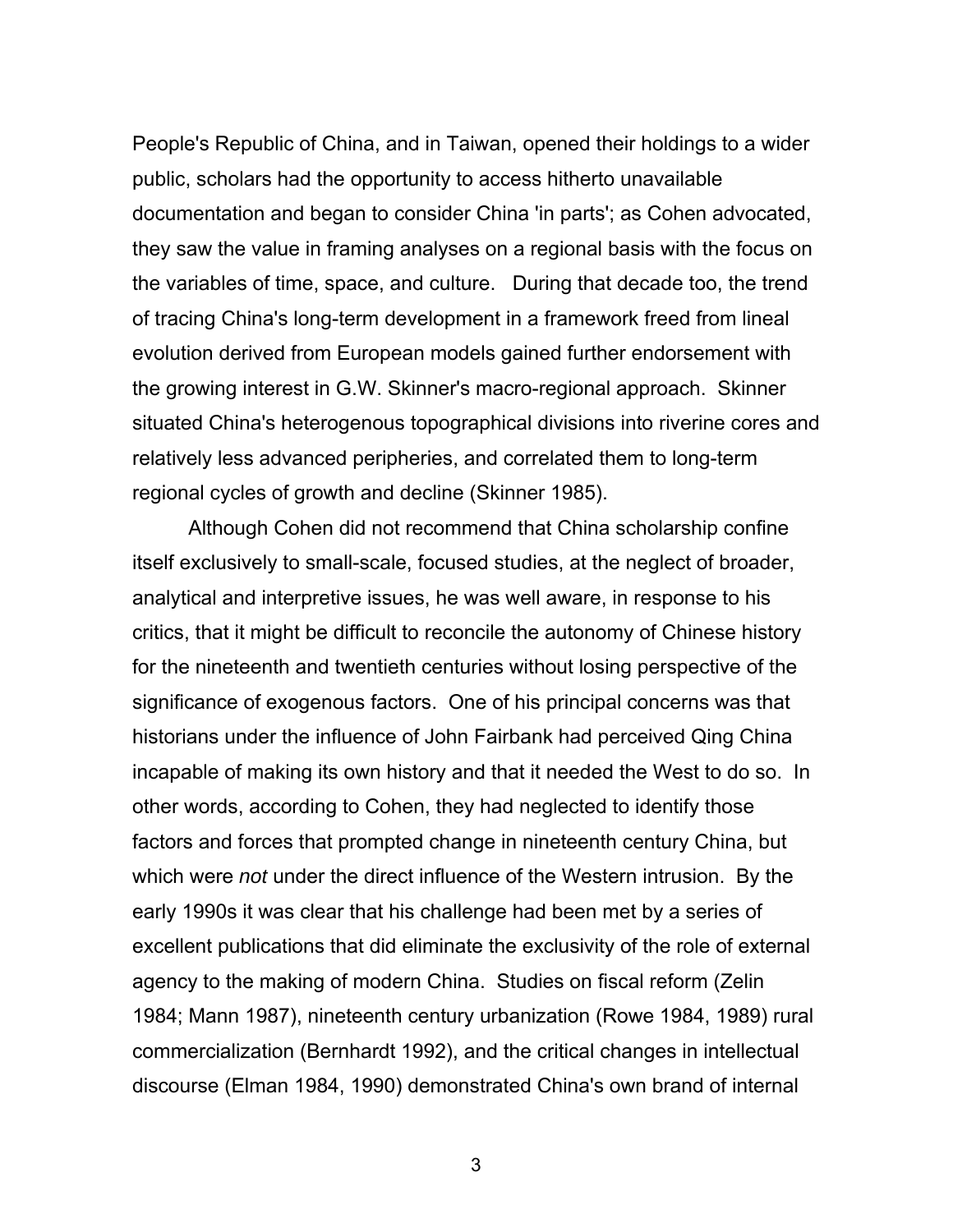development. And as R. Bin Wong argued in his 1997 book, the Qing state acted as an effective organization that shared with local elites a common agenda to promote public order, moral leadership, and popular welfare. Moreover, several studies did tackle the problems directly ensued by the changes to the coastal economy in the late Qing and early Republic era (Mann 1992, Pomeranz 1993).

Parallel to this historiographical shift in late twentieth century American scholarship on China was another that gained a number of adherents in Asia, principally in Japan. They contested the centrality of the West in any evaluation of China's recent past from an entirely different perspective, and argued the primacy of interaction among Asian countries and cultures over universal, much less Western, paths of historical development. The seven volume series 'Thinking from an Asian Perspective', under the editorship of Mizoguchi Yūzō, has stimulated a total reassessment of China's role within Asia, before and during the Western intrusion, especially with regard to maritime parameters. According to one of these 'revisionists', Hamashita Takeshi, East Asia was a historically constituted region with its own hegemonic structure. East Asia entered the modern era not because of the coming of European powers but because of the dynamism inherent in the Chinese tribute system. For Hamashita, the tribute system did not function exclusively in a single dimension: a country paid tribute to China while it also expected tribute from its neighbours. For example, Vietnam and Korea while both close tributary states to China had other tributary relations as well; Vietnam demanded tribute from Laos, and Korea also sent tribute missions to Japan. In this way, the tribute system operated as a loose system of political integration embracing maritime Asia, from Northeast Asia to East Asia, and from there to Southeast Asia and Oceania.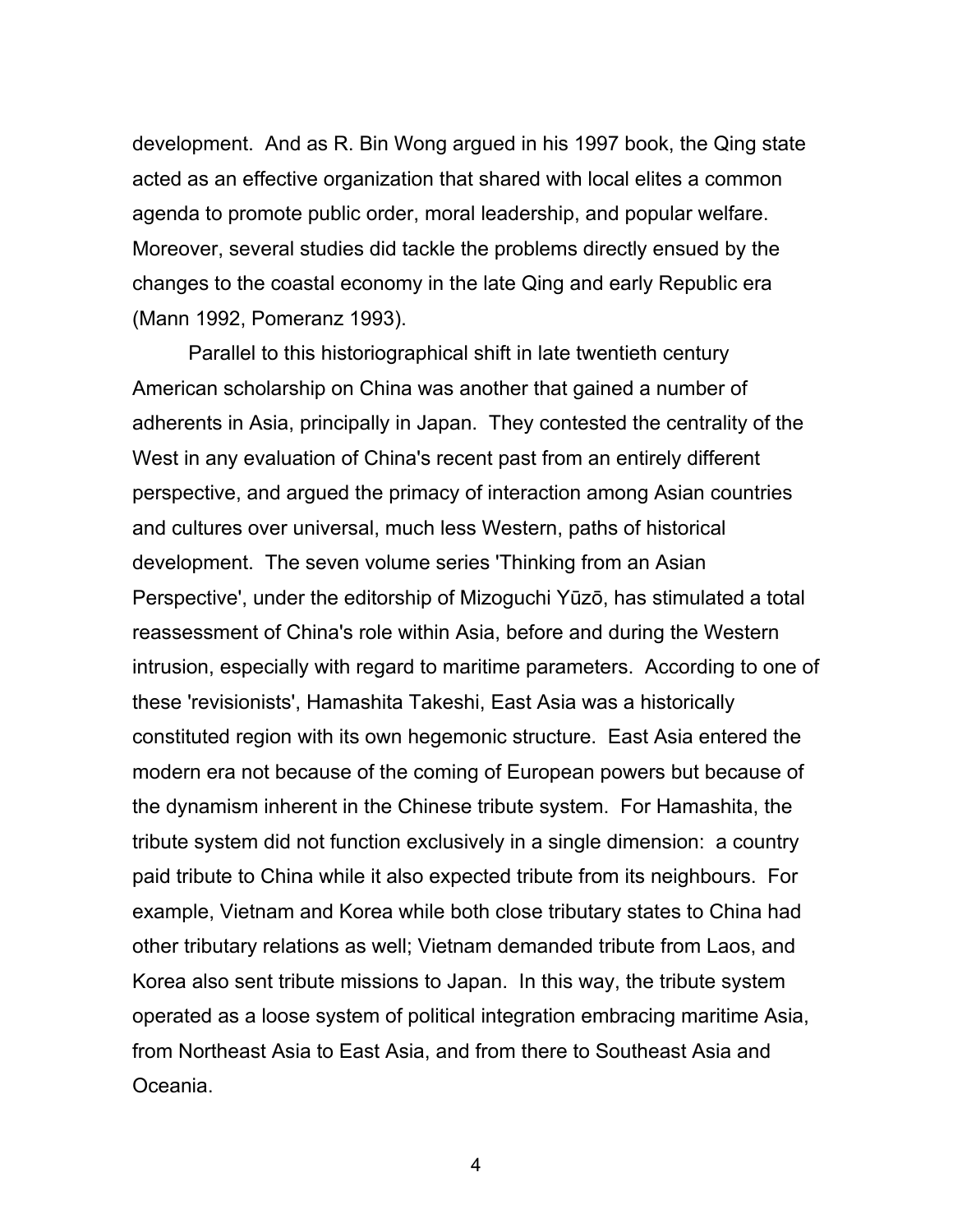The tribute system also functioned as a network for commercial relations: Chinese merchants penetrated Southeast Asia along with labourers from South China which interconnected to other trade contacts. Here one thinks of the 'tribute rice' that Siam owed China and how it became the basis of a dynamic transaction in which merchants from Siam shipped large quantities of the grain to Guangzhou and Xiamen until it became unprofitable in the eighteenth century. Thereafter, these traders shifted the majority of their export to Japan and the Ryukyu Islands while the Siamese government officially continued to pay the ritual sum of rice owed the Chinese court. One should also not underestimate the dominance of China in large-scale intra-Asian networks. Even during the 1665-84 era when the Qing government banned international commerce, Chinese junks wielded their trade to Batavia and Manila and continued to do so long after the prohibition was lifted.

For Hamashita, the European powers' entrance into this multi-lateral tribute system was a late occurrence to a trading order that had long been in place, and with its own dynamism. At the same time, it is probably also true as Chris Bayly has shown, that during the era of 'Archaic--Proto Globalization' as Europeans made their way to East Asia via Islamic, Indian, and Southeast Asian spheres, they absorbed elements from each arena and deployed them to their advantage (Bayly 2002). Since the sixteenth century, Portugal and the Netherlands took the profits of their trade *within* the Asian arena to purchase goods in Europe and other regions of the globe. Britain, too, from the seventeenth century was a carrier of Asian goods, even shipping rice to China, and using the profits of its sale to purchase porcelain, silk, and tea. The British also created new exchanges within Asia; in the eighteenth century they traded Bombay cotton for Cantonese-processed sugar and Fujianese tea. In this way, they participated in what Bayly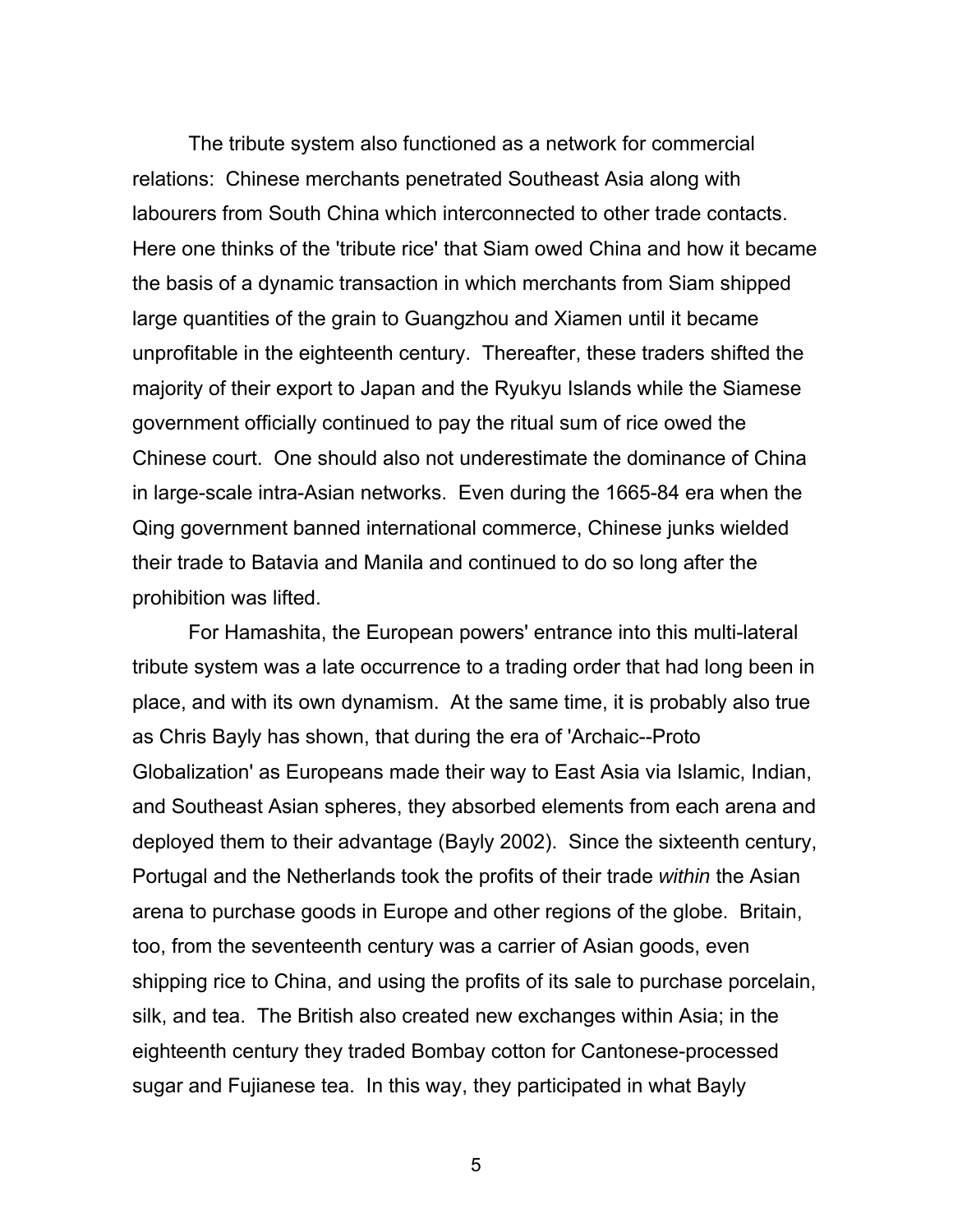considers one of the primary characteristics of archaic globalization: they bought and brought 'the special products and qualities of distant realms'.

#### **China and Globalization**

China played a significant role in the global economy since at least the sixteenth century, if not earlier (Atwell 2002). The discovery of huge amounts of silver in the New World inaugurated the age of protoglobalization: silver flowed into China (and India) and Asian silks, spices, and porcelains streamed into Europe and the New World (Frank 1998). China became a huge 'silver sink', as most of the world's silver ended up there, and China became the central hub of a highly profitable arbitrage commerce. European traders risked the journey to Asia because the ratio of exchange between gold and silver in Europe was 1:12, while in China it was 1:4. For Hamashita, China was at the centre of a silver circulating zone that bounded the Asian tribute-trade; prices of commodities inside and outside that sector were tied to China's silver supply at any given moment.

China's 'leap' from proto-globalization to modern globalization crisscrossed two parallel paths of development. On the one hand, as Britain and eventually other European powers - extended their military might into the Chinese sub-continent, the Qing government found itself forced to initiate fiscal reforms to contend with the crises ensued by these confrontations, as well as a number of domestic uprisings (e.g. Taiping Rebellion 1851-64). Large-scale indemnity payments, underwriting modern rearmament programs such as those associated with the 1860/70s Self-strengthening Movement (which forged the creation of arsenals, military academies, foreign language schools, telegraph administration, a steamship company, and a coal mine), and not least, coping with the consequences of the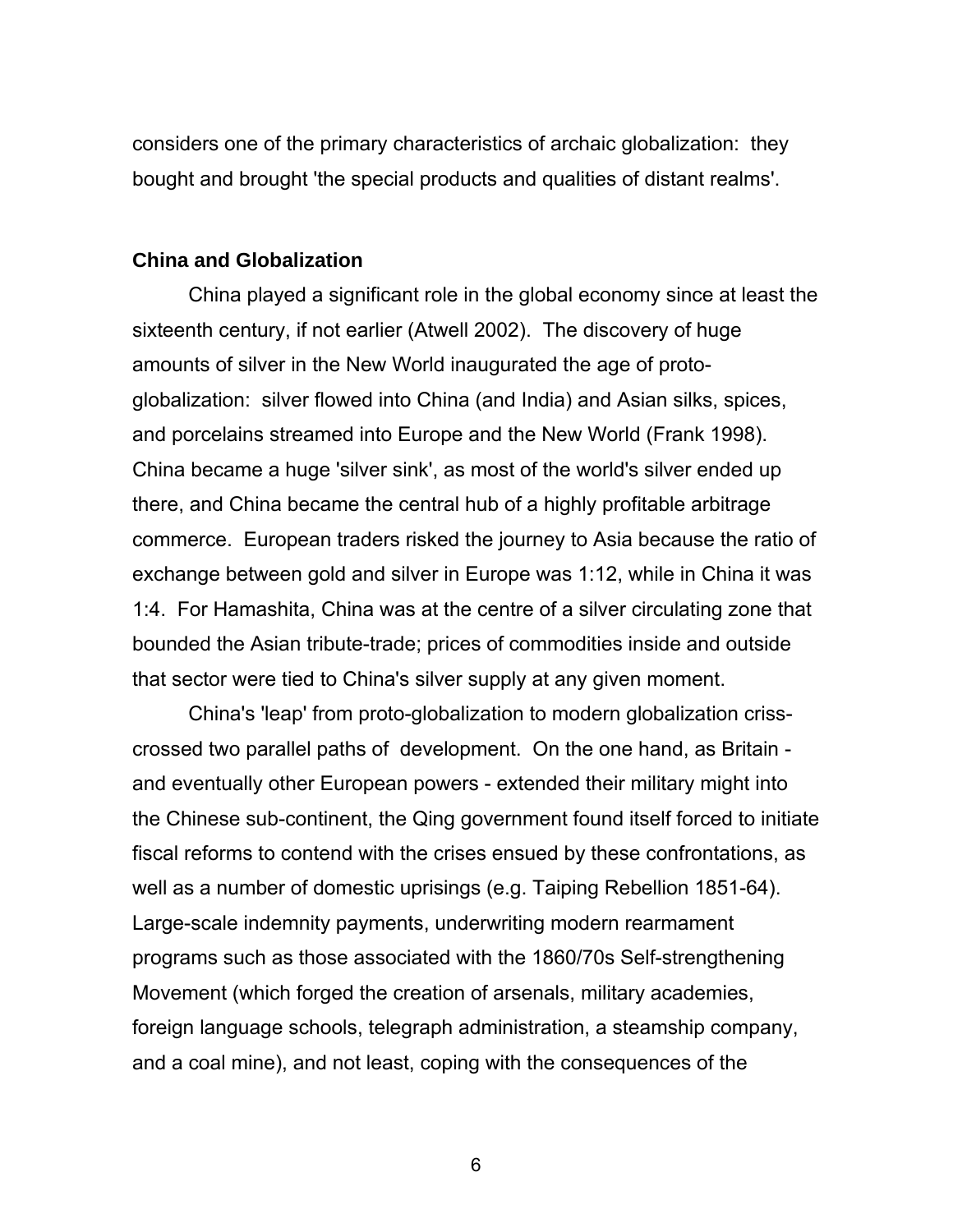tremendous amount of silver outflow used to that pay for opium imports, were direct consequences of foreign imperialism, and burdened the amount of resources that might have otherwise contributed to more national income.

On the other hand, there is also evidence to show that domestic commerce in nineteenth century China flourished and that direct Western influence was marginal, especially in the hinterland (Li 1981; Rowe 1984; Zurndorfer 1994). Imported manufactured goods hardly penetrated local markets: 'they were either uncompetitive in terms of quality and price (cotton goods), irrelevant (cutlery, pianos, etc.), or unaffordable to the vast majority of the population' (Richardson 1999). Moreover, as Rowe has emphasized, China's indigenous repertoire of organizational skills and social institutions lent a certain dynamic to late Qing society and economy. For example, if one counts the number of private enterprises, such as silk reeling, papermaking, flour milling, match-making, machine repair and so on, which began to appear one after another from the 1870s on, or if one regards the new innovative credit instruments available to native bankers and guild members by the 1880s, then the reassessment of the imperialism's impact on China's internal development may need further scrutiny.

The shifting tides of China's global trade adds a third dimension to these two parallel developments. At the beginning of the nineteenth century, China's three major export industries were tea, silk, and sugar, but by that century's close none of these products was in demand on the same scale. Chinese tea, which had been a leading commodity in world trade for centuries, declined in favour of Assam and Chinese tea grown on British plantations, and to Japanese-processed green tea for the American market. The demand for Chinese silk also lost out to Japanese raw silk. Japan offered a higher quality raw silk product that gained rapid preference in the European and American markets. Foreign competition was also the reason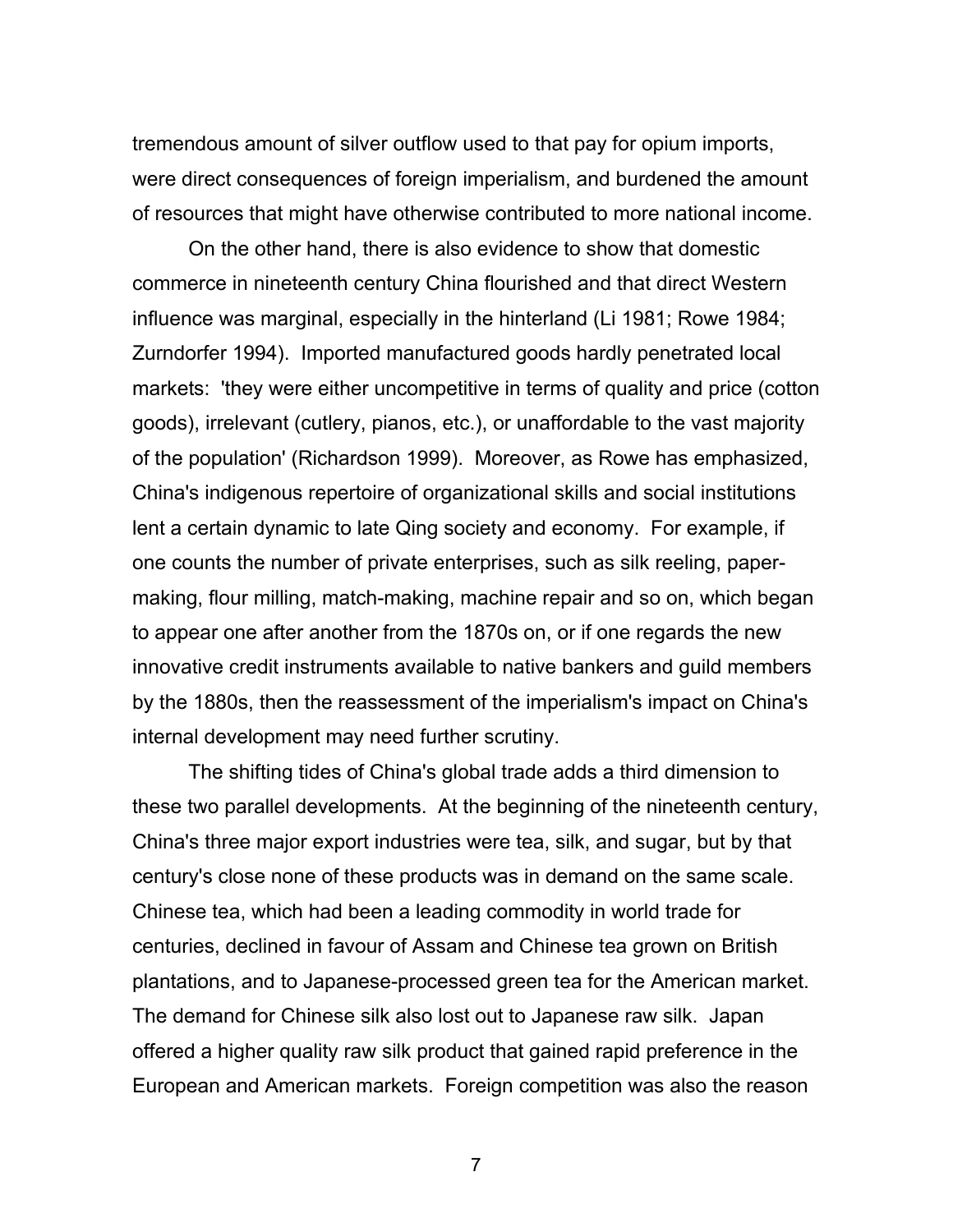why the demand for Chinese sugar cane declined; Hong Kong refiners turned to Java and to the Philippines for their supplies of this product. It would seem that before the beginning of the twentieth century the export supremacy of Chinese tea, silk, and sugar gave way to the general stream of internationalizing specialization in commodity exports that endorsed South Asian tea, along with Egyptian cotton, Argentine beef and wheat, Brazilian coffee, Malayan rubber, West African palm oil and cocoa, and Burmese and Thai rice (Amsden 2001).

One may attribute the demise of the tea and silk industries to simple price and quality differentials, but closer analysis of the history of these two commodities ties their fate to cycles of global recession and recovery long before the close of the nineteenth century. As is well-known, British merchants since the last decades of the eighteenth century had deliberately used opium 'to barter' for silk and tea whose profitable sales were applied in part to sustain the government of India, and to purchase American cotton for the Lancashire textile mills. Instead of buying tea and silk with silver, they found it more lucrative to smuggle the opium narcotic into China for which they received specie payment. As the massive inflow of silver, which had sustained China's balance-of-trade surplus through the eighteenth century, suddenly became a trickle by 1820, the Chinese economy went into reverse. Prices dropped, commercial enterprises faltered, and market demand slackened. The rising value of silver (because of its scarcity) also increased the hardship of taxation, because peasants were compelled to relinquish more of their crops in order to meet their tax requisitions that were still assessed in silver. The depreciating copper-silver exchange rate also exacerbated peasant purchasing power.

What may be less familiar is what role world-wide movements to money supply had in this scenario. The decline of silver and gold production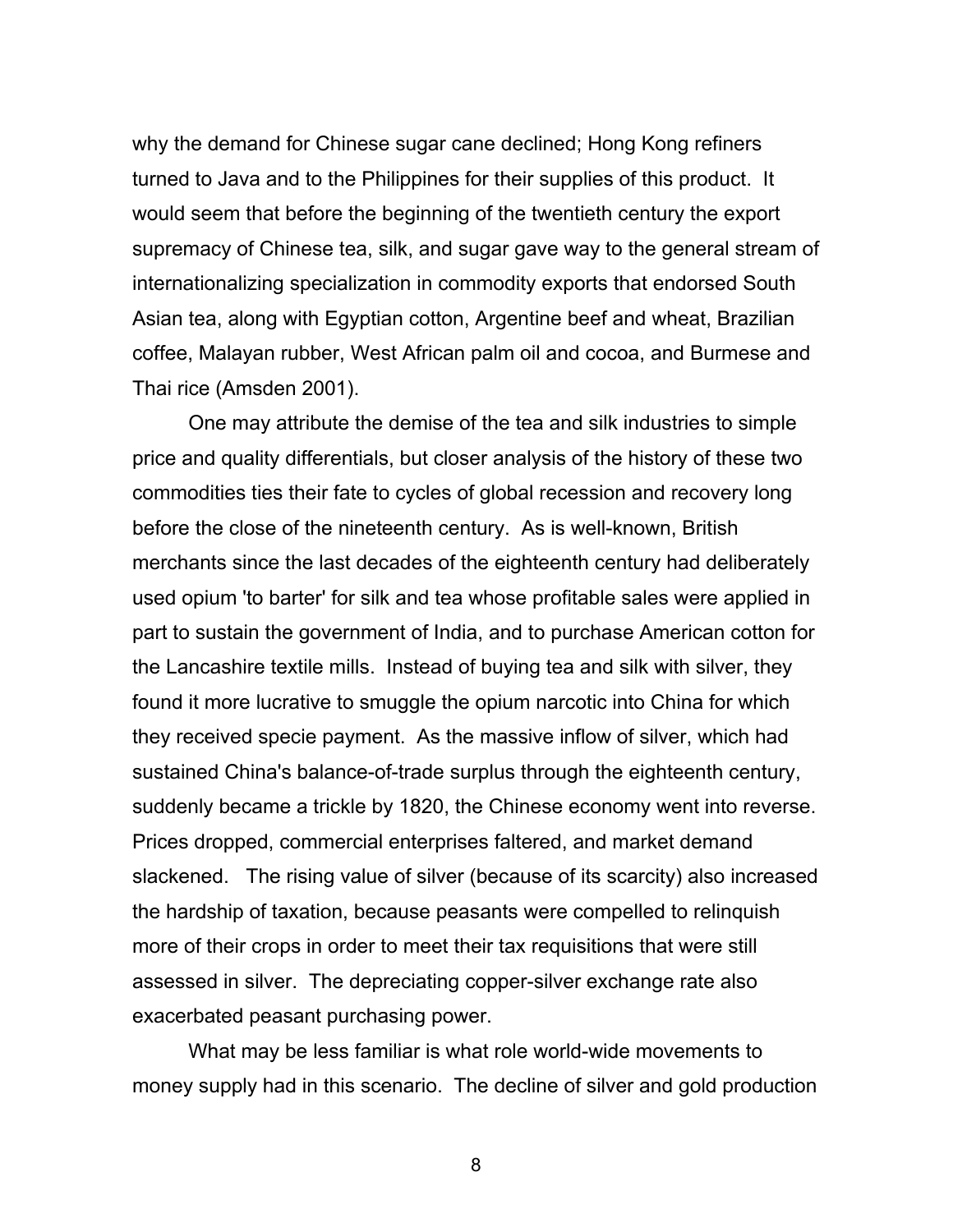in Latin America in the early nineteenth century set in motion a set of chain reactions that caused economic recession in Britain and Europe, culminating in the years 1847-49 as the worst financial crisis of the century (Vilar 1984). It is certain that the collapse of the *ancien regime* in Europe, bringing an end of the Spanish empire, aggravated the silver supply problem in China. Moreover, until the discovery of gold in California (1848-50) and in Australia (1851-56), and the revitalization of Latin American silver production, Britain, Europe, and China floundered in economic crises affecting wages, unemployment, and prices. But the 1850s which witnessed Britain and Europe enter a recovery phase, and even the eventual renewal of both the tea and silk industries, did not see China's own economic recuperation. Domestic rebellion, among other matters, countered any chance of a real economic recovery. The amount of opium import into China continued to increase, while British, American, European, as well as Asian traders bought tea and silk, but not necessarily with cash. By then, the use of credit mechanisms in the hands of British and other foreign traders as well as native compradores had penetrated local banking institutions. However, it would take some time before Self-strengthening reformers would realize the significance of this situation for the empire's decentralized public finance administration, a regime based on the collection of land taxes (until midcentury, accounting for eighty percent of the state's revenue) deposited in provincial treasuries.

#### **Banks and the Reform of Public Finance**

During the second half of the nineteenth century, British banks had a certain hold on Chinese commercial transactions, but their involvement in China's finance was not exclusive. Foreign banks functioned beside two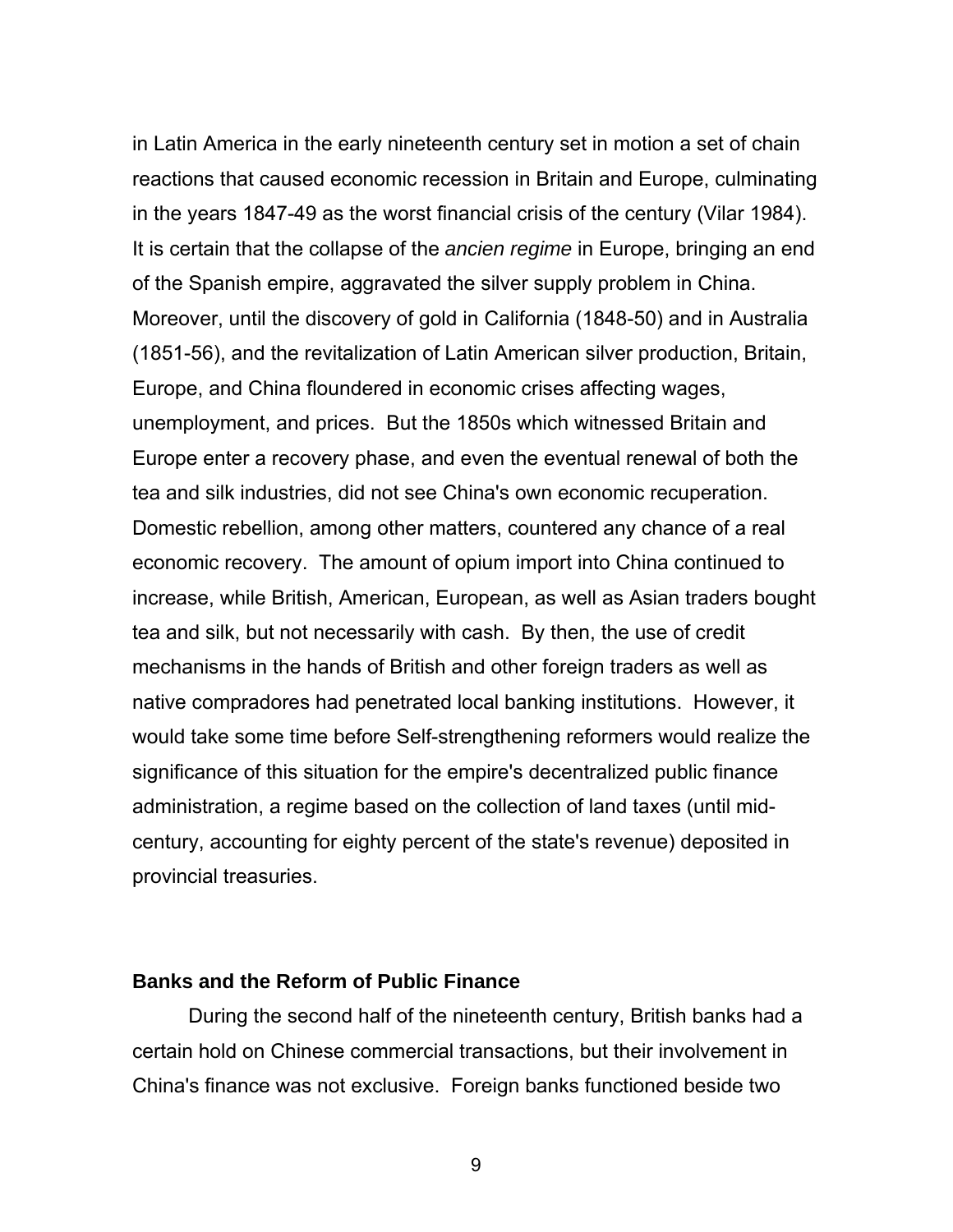native forms of banking: *piaohao* (or Shanxi banks because the people of Shanxi in northern China owned most of these institutions), and *qianzhuang* (or *yinhao*, as they were known in north China) (Lien-sheng Yang 1952). The *piaohao*, already in existence long before the nineteenth century, served essentially as remittance organizations for both private and government institutions. They specialized in inter-provincial remittances, transferring funds of large sums from one market to another through their drafts, which were important credit instruments; they also conducted government services, including collecting and conveying taxes to regional depots, and arranging loans for provincial governments. As a consolidated system with head offices in Shanxi and with nearly 500 branches in all of China's eighteen provinces, the *piaohao* were the closest institution Qing China had to a 'state bank' (Huang Jianhui 1992, 1994). From the mid-nineteenth century when the central government began to turn to new sources of revenue such as transit taxes, the sale of offices and licenses for extra funding, the role of the *piaohao* became ever more important.

The *qianzhuang*, originating in the second half of the eighteenth century, controlled most of the commercial lending and domestic monetary exchange. Unlike *piaohao*, *qianzhuang* had no branch system disseminated over the empire--they were concentrated in southern China. Focusing on local services, they conducted local money exchange, accepted deposits, issued private banknotes, lent money--and most frequently, without a security clause--to partnerships among kin or fellow regionals with limited assets (Zhou Yumin 2000). *Qianzhuang* were owned by individuals or a small number of partners (related either by kin or native place) with unlimited liability. It is noteworthy that the two Chinese banking institutions did not compete with one another; *piaohao* were known to deposit cash in local *qianzhuang*. In the treaty ports of Shanghai, Guangzhou, Hankou, Nanjing,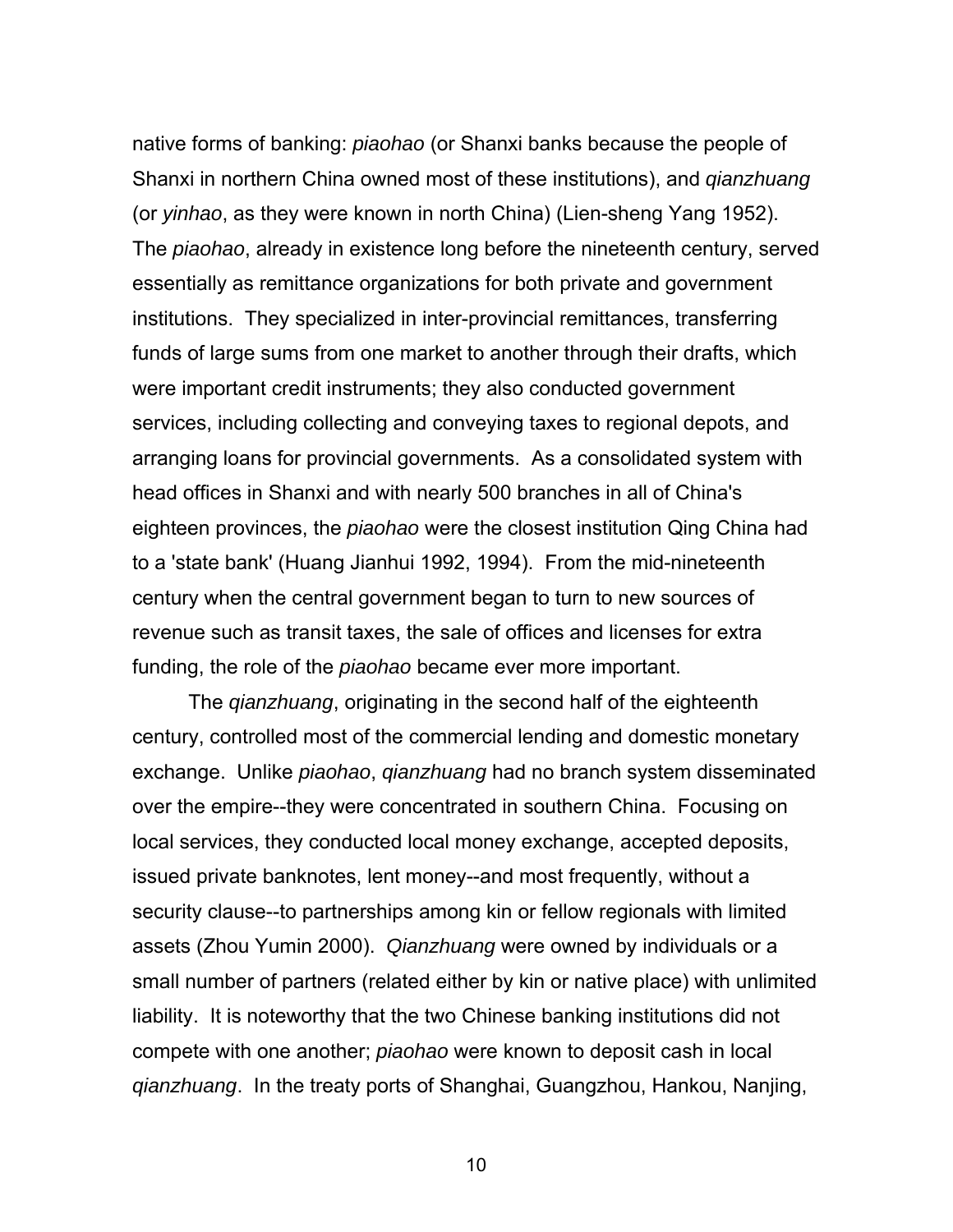Suzhou, Fuzhou, and Xiamen, *qianzhuang* regularly received two to three million taels of silver from *piaohao*. By the 1890s it is estimated there were around 10,000 *qianzhuang*, but most of them had no more than 5,000 taels of silver at their disposal at any given time.

As for foreign banks, until the end of the nineteenth century, Britishowned establishments had a virtual monopoly of modern style banking in China, with the Chartered Bank of India, Australia, and China (first opened in 1857), and the Hong Kong Shanghai Banking Corporation (founded in 1865) being the most important (Zhou Yumin 2000). Because foreign banks enjoyed extra-territorial rights and were not subject to Chinese government regulations, they could (and did) easily control the foreign exchange market. Since it was through these foreign institutions that the flow of silver to and from China took place, they also determined the fluctuating gold price of silver. The expansion in the number of *qianzhuang* during the nineteenth century was firmly tied to foreign trade and Western banks. Foreign banks granted 'chop loans' (or in Chinese, *caipiao*) of short duration--usually two to ten days--to *qianzhuang* through compradores who tended to deal with those *qianzhuang* in which they had a financial interest, or which were owned by family or fellow regionals. The expression 'chop' refers to the compradore's seal, which he always put on his loan.

The question arises to what extent did foreign banks reinforce China's developing financial crises over the nineteenth century? One recent study argues that foreign banks with their power over chop loans directly influenced the price of Chinese commodities for the foreign market. When the foreign banks' own money was 'tight', they could call in chop loans, say at the height of the tea and silk markets, as in the 1860s, and the *qianzhuang* in response had to collect money owed from customers who, in turn, had to sell their goods at reduced prices to meet their obligations (Chen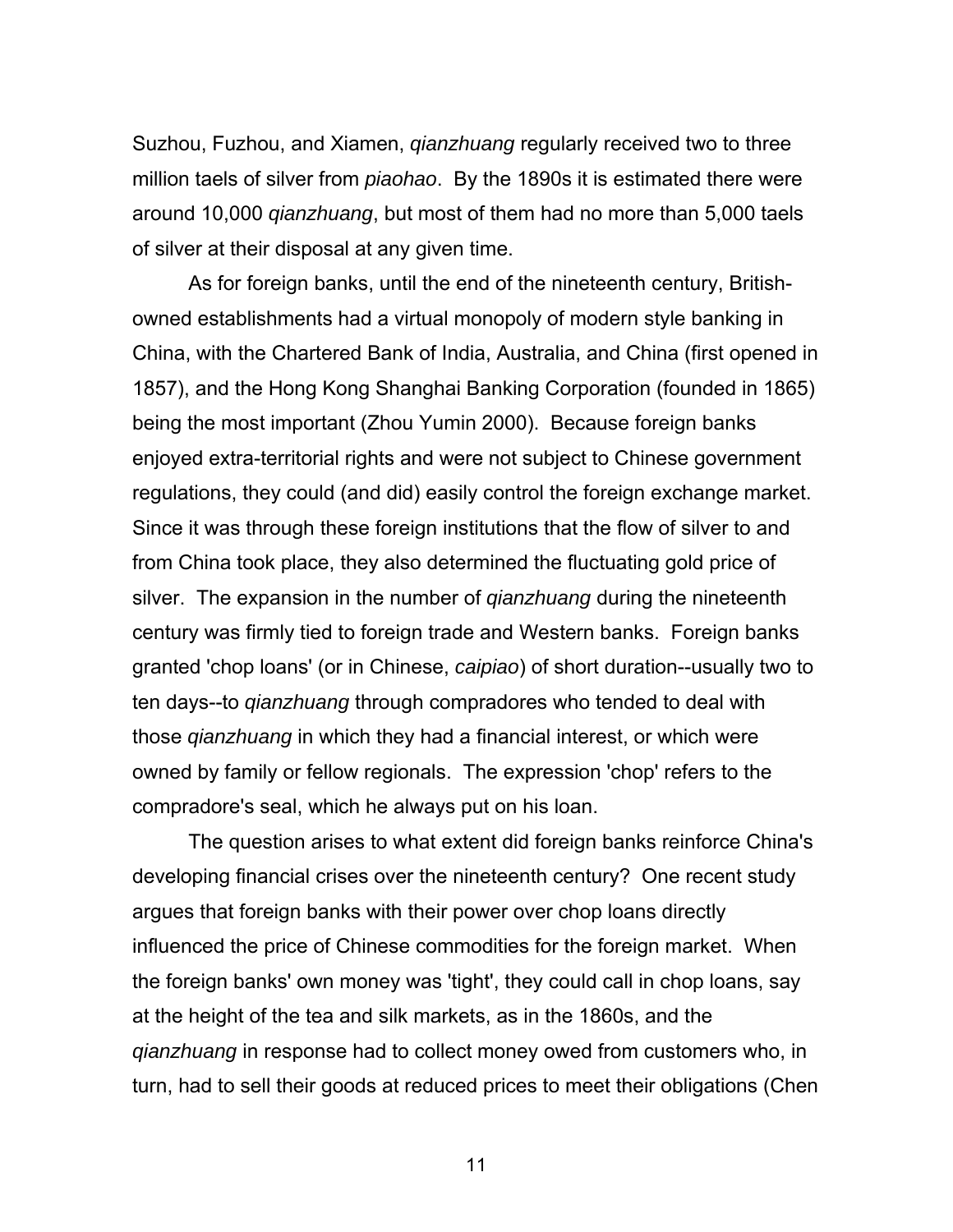Zengnian 1993). In this way, the foreign institutions could force down the prices of tea and silk and other trade commodities. Unfortunately, it is not yet possible to quantify the total extent to which foreign institutions, and by implication, *qianzhuang*, were involved in such practices (McElderry 1995). Research on Chinese accounting practices (Gardella 1992) and the nineteenth century records of leading foreign banks, which did not necessarily list chop loans among their assets and liabilities (King 1987), has hardly begun. While chop loans may have helped expand credit facilities for Chinese commercial enterprises--it is estimated that at any one time the total amount of chop loans was anywhere from three to ten million taels--there was little to no regulation of credit markets, and the risks were high. The volatility of exchange rates, which reflected global monetary markets, tended to increase that risk even further.

 All three kinds of these banks loaned money to the state which by the 1860s was in heavy debt, but which had no single financial institution to redress this situation. Already in the aftermath of the first Opium War (1839- 42) leading Chinese statesmen and scholars had recognized the need for state centralized reform of the financial system if China was to avoid escalating its financial liabilities. Wei Yuan (1794-1857), probably the most influential political thinker of his time, reported to Chinese readers of the significance of the Bank of England (founded in 1684) in managing that government's borrowing (Yao Sui 1994). Utilizing translations from Western periodicals and selections from missionary publications in Chinese, Wei pursued understanding the ways Great Britain and other Western countries had become so mighty. However, it is unlikely that Wei knew in detail of the Bank of England's system of a national debt, funded through the Stock Exchange where long-term bonds could easily be bought and sold, that had allowed the British government to borrow significantly at low rates and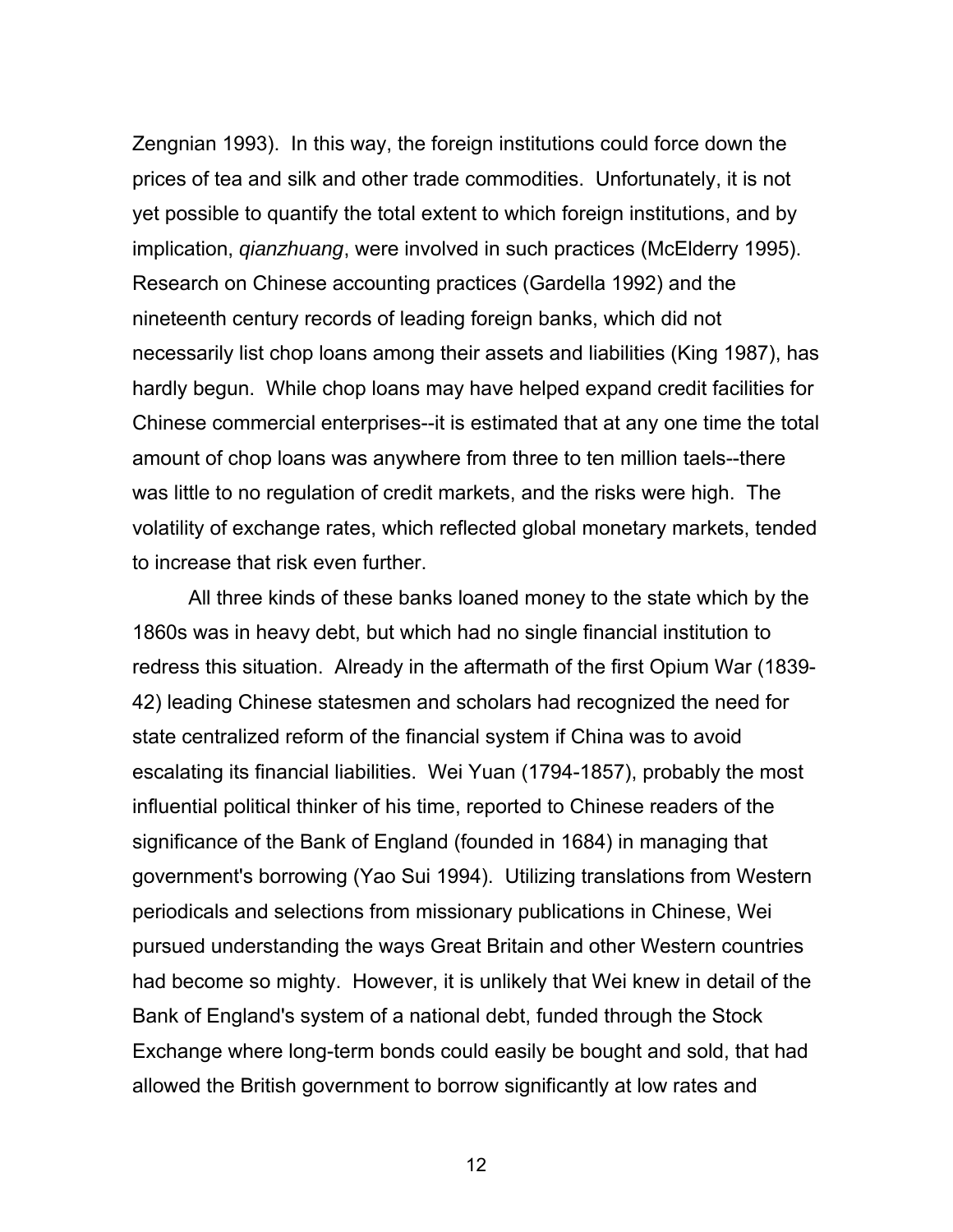ultimately, to afford large-scale projects like wars. But at least one other nineteenth century Chinese reformer did propose the idea of a modern 'Western-style' central bank. Hong Rengan (1812-64), one of the Taiping Rebellion leaders, in 1859 discussed in a treatise 'A New Financial Policy' the advantages of founding a centralized bank which could issue bank notes and serve as a lending institution (Peng Xinwei 1958).

The need for government-sponsored reform of public finance, including the monetary system was also recognized among some of the leaders of the Self-strengthening movement. They saw the solutions the government had employed at the height of the 1850s crises, i.e. money supply expansion with the issue of "big" copper coins (worth ten of the old) and paper money, and the enactment of a tax on goods in transit (*lijin*), as short-term only, and inflationary. They also recognized that the Maritime Customs administration had regularized the collection of duties on foreign trade and channeled the receipts to the Beijing central government rather than to the provinces, and that it had become a certain source of cash for escalating military expenses. But the money system itself was chaotic and much too diffuse. The combination of government-minted copper coins, privately minted silver ingots, foreign silver dollars, and paper bills issued by *piaohao* resulted in a complex and somewhat turbulent monetary system that needed individuals with expertise to manage the exchange between the various forms of money and the monetary standards that varied from one region to another (King 1965).

It was under these circumstances during the 1870s and 1880s, that the Qing government official Li Hongzhang (1823-1901) negotiated with a group of American financiers to establish a Sino-American bank. Not surprisingly, the proposal was vehemently opposed by the other foreign powers, but also by Chinese indigenous bankers, and other Qing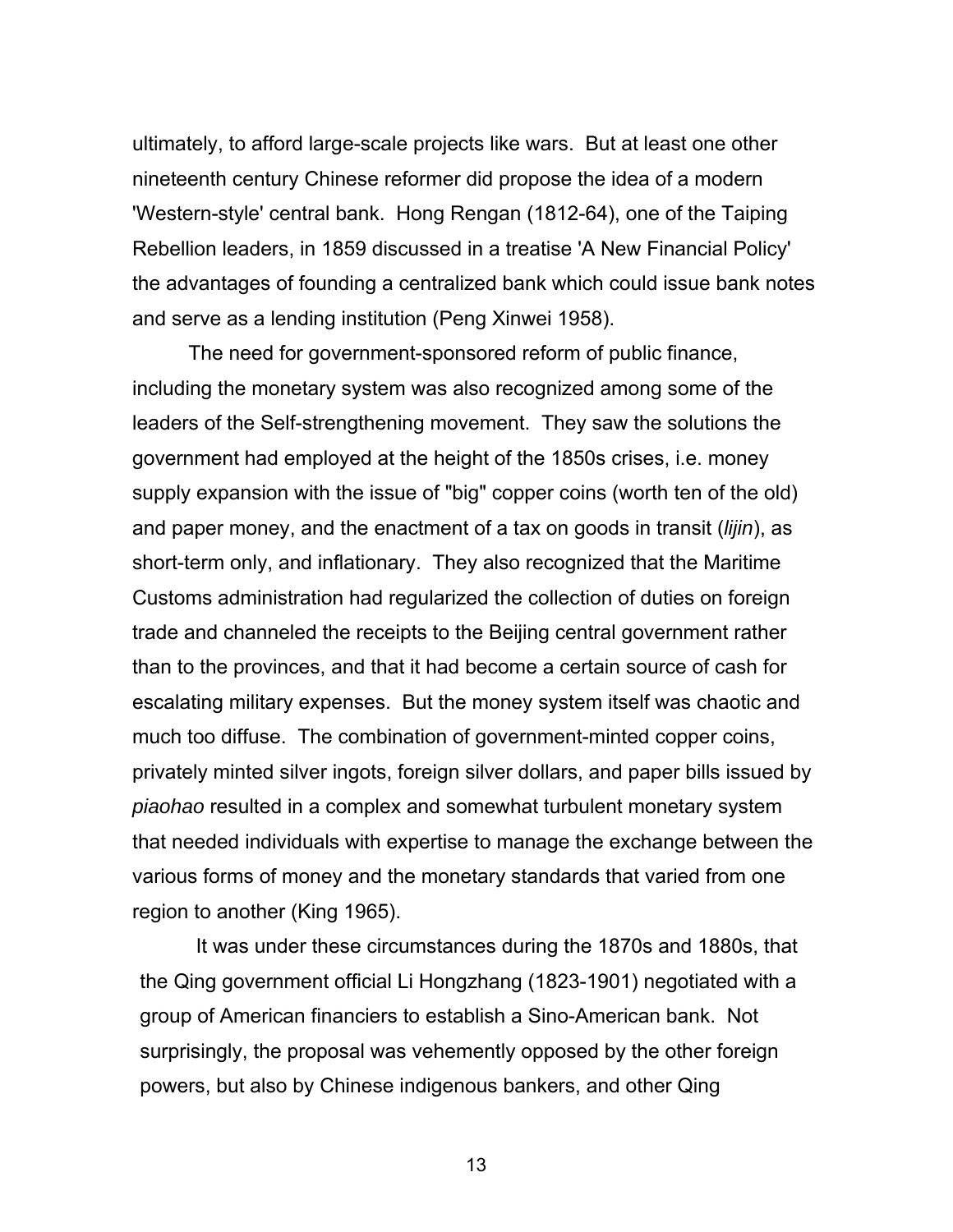administrators: they objected to the powerful combination of an individual Chinese government official and foreign capital within the framework of a modern bank (Yao Sui 1994). One might also add that even at this point in China's history the government officially continued to pursue the goals of an agrarian political economy committed to the welfare of the people in a well-run Confucian state. 'The central government normally confined its economic role to claiming its share of a relatively fixed economic product and to providing the internal order and external defences which would permit that product to be reproduced from one year to the next' (Feuerwerker 1995).

It would take at least another decade before scholars and officials would publicly acknowledge that the Qing government's inability to mobilize funds on a large scale may have actually harmed the people because it deprived them of a sense of financial security. Such an admission may be viewed in the writings of the official Zheng Guanying (1841-1918), one of the primary advocates for a state-administered central bank. In 1892, Zheng wrote in two chapters of his work 'Words of Warning to a Flourishing Generation' of the need for such an institution (Peng Xinwei 1958). Acquainted with how central banks functioned in Western countries, he saw them as organizations for 'bringing good' to the state and the people, and emphasized the positive role of banking in state affairs, including currency issues. Zheng expounded on reforming China's chaotic money system through the issue of paper money supported by the government treasury. Noting how one of the methods of foreign banks was to hold specie reserve to back up the value of paper currency, he concluded that it was essential for the state to stabilize the financial market in order to gain the trust of the people.

In 1897, the first Chinese-owned bank based on foreign models was established in Shanghai. Known as the Imperial Bank of China (IBC), and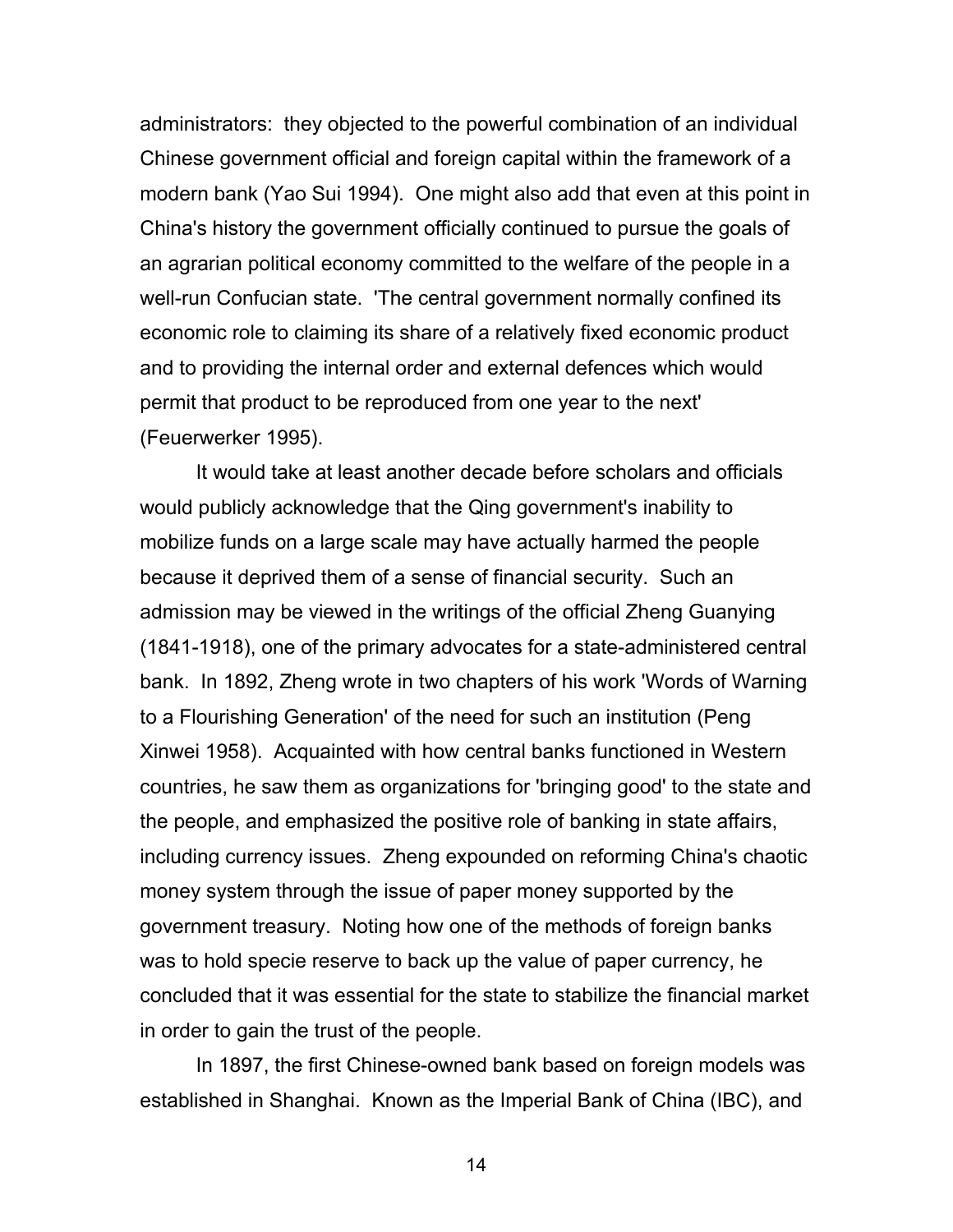under the leadership of Sheng Xuanhuai (1849-1916), an industrialist, it had a short history. Sheng avoided Li Hongzhang's earlier plan to petition funds from foreign sources, and attempted to solicit capital from merchants in south China and merchant-officials. Although the IBC received a government charter, the Bank lacked total support from the Ministry of Finance, and it did not gain the lucrative rights to handle government deposits and tax remittances (Yao Sui 1994). Consequently, the IBC never really achieved the status of a state bank, and it remained on the margins of Chinese finance in the early twentieth century, consequently becoming the pet project of the gangster and opium dealer, Du Yuesheng.

#### **The Last Decade of Qing Rule and Legislation for Fiscal Reform**

The founding of the IBC may have seemed an innovation at the time, but during the decade of the 1890s, China entered an entirely new phase of its political and financial problems with imperialism. As a result of China's defeat in the Sino-Japanese war 1894-95, foreign powers secured the legal privilege of manufacturing in the treaty ports, and of railroad building and mining in one part of the country after another (known as the 'Scramble for Concessions'). In addition, China found itself in great debt to Japan: the indemnity China paid was so huge, it enabled Japan to go on to the gold standard (Tamaki Norio 1995).

Because the Chinese government lacked the means to finance the indemnity, it had to turn to foreign sources, and so there was now an even greater scale of debit owed to foreign banks (Zhou Yumin 2000). Although estimates vary, it would seem that at least one third to one-half of all of China's central revenue was spent on its financial obligations to foreign countries. The debt increased even more several years later when in the aftermath of the Boxer uprising (1900), new indemnities were levied by the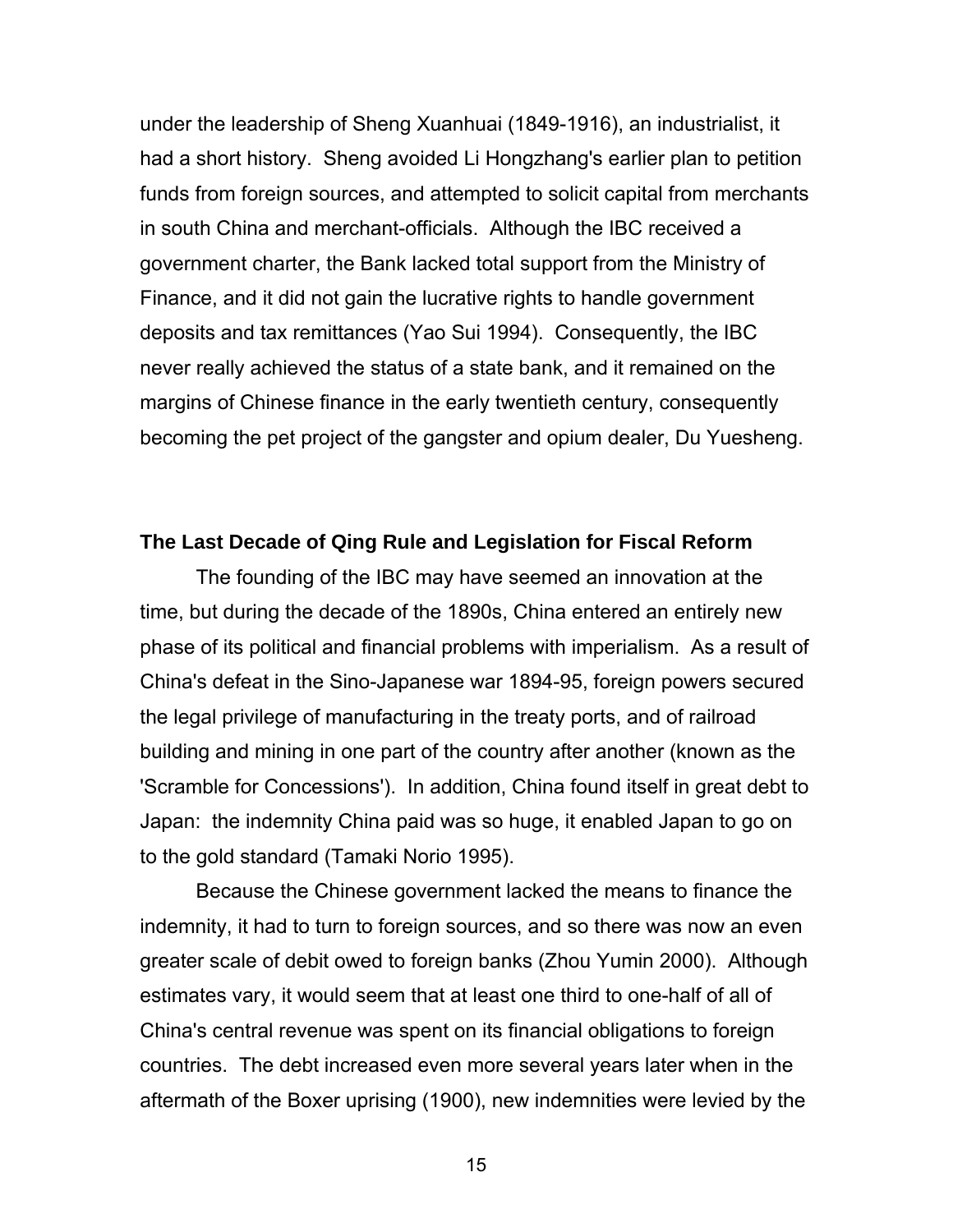foreign powers, and China was forced to pledge some of its most important revenue sources, including maritime customs and salt taxes, to guarantee payment.

The Boxer disaster also propelled the Qing government to reassess the strength of its military. Defeat by Japan, and the 'Scramble for Concessions' gave further impetus to establish a modern military with proponents urging a program on the scale of that Germany, with some thirty-six divisions. The money for such military revitalization incurred further borrowing (and hence, debt) from British banks as well as banking consortia dominated by Westerners and Japanese (Cheng 2003). In order to meet the cost of these loans, the central government was forced to demand ever more revenue controlled by provincial authorities. Legislation enacted in the aftermath of the Boxer debacle aimed to increase central government income, and to limit the power of provincial purse strings held by county magistrates, local elites, and regional military and civilian officials. Reluctant to hand over this licence, and even more anxious to retain whatever strength their local military divisions offered, provincial authorities clashed with Beijing. Tensions mounted, and eventually came to a head resulting in the downfall of the Qing government in 1911. Thus, what the Qing government had begun in the interest of military efficiency and fiscal reform had brought about its own demise, and eventually, military satraps controlling most of China.

Although one may consider here a certain analogy between late Qing China and present-day conditions in a number of developing countries where military fragmentation and weak state finance (despite vast injections of foreign capital) become bedfellows, the comparison may not be exactly apropos. In China's long history, there have been several instances in which military pressures actually helped propel fiscal reform. For example, in the Han dynasty, the state established government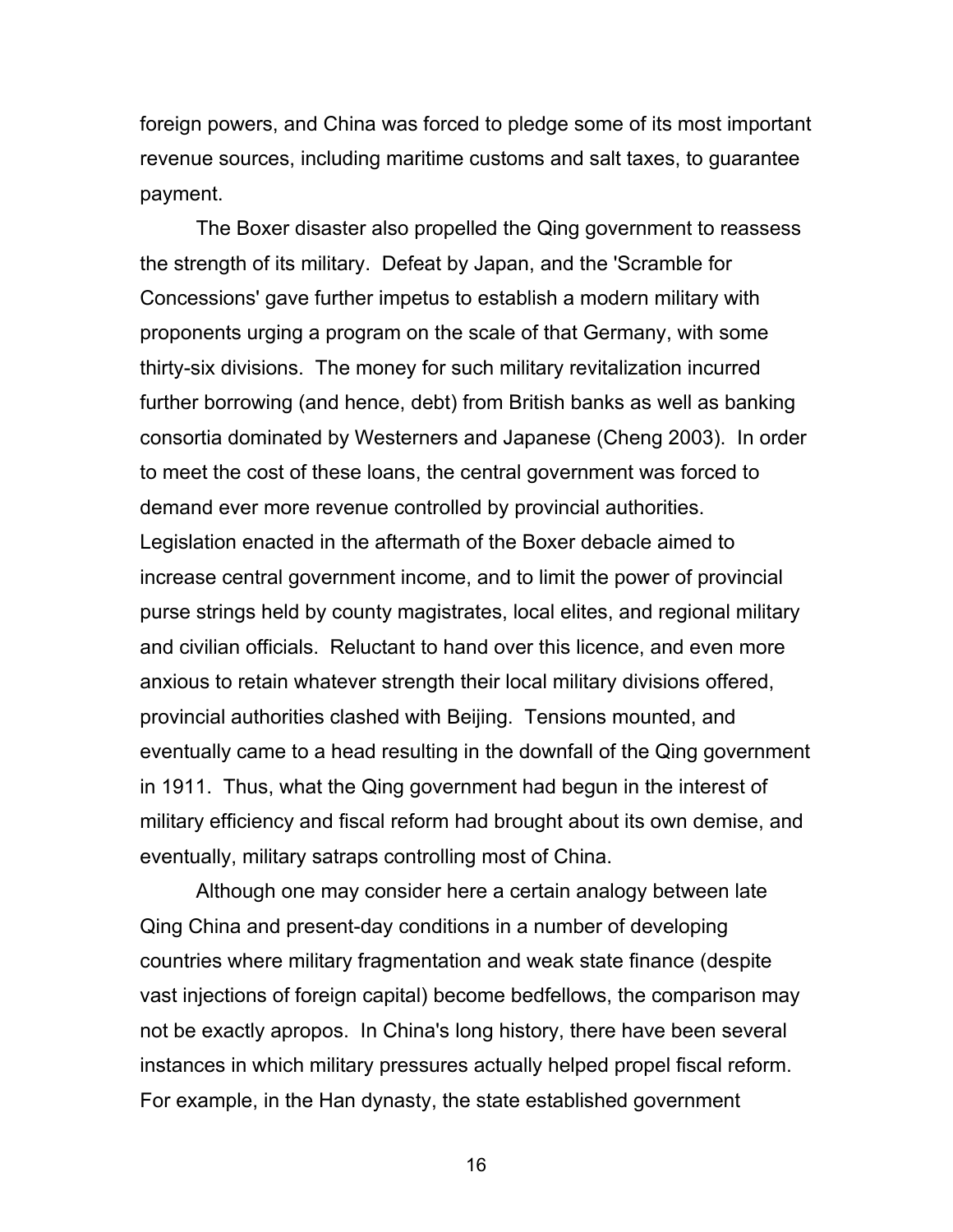monopolies on salt and iron in order to finance its defence against raids by nomad groups on its northwest borders. And one may also remember the proposed fiscal reforms by the eleventh century statesman Wang Anshi made in response to increasing military problems with China's northern neighbours. In the sixteenth century, the well-known minister Zhang Juzheng centralized government finances and reorganized the system of tax assessments in the aftermath of decades of Mongol incursions on China's northern borders and pirate raids on the coast. His fiscal reforms were so successful that by the 1590s, China had enough wealth to fight wars on three fronts plus subsidize the lavish lifestyle of the emperor and his vast family (Zurndorfer, forthcoming). In sum, while the Qing government had at its disposal a certain precedent for carrying out changes to state finance out of military necessity, it did not heed these examples. And when it did attempt to reform during the first decade of the twentieth century, it was too late. By then, imperialism and globalization had reduced China's status and power, and the government had become a client to the whims of international finance and local military adventurers.

#### **Reflections**

China's long-term experience with global trade previous to the nineteenth century, either within Asian tribute networks or with Europeans within Asia, did not prepare the country for the onslaught of imperialism. For centuries, China had enjoyed the benefits of vast amounts of silver inflow that contributed to the vitality of its economy, and that of its Asian neighbours. The export of its two most important commodities, i.e. tea and silk, was firmly embedded in the success of silver reaching global locations. Moreover, while the Qing state may have remained committed to the ideals of an agrarian political economy that insured a certain level of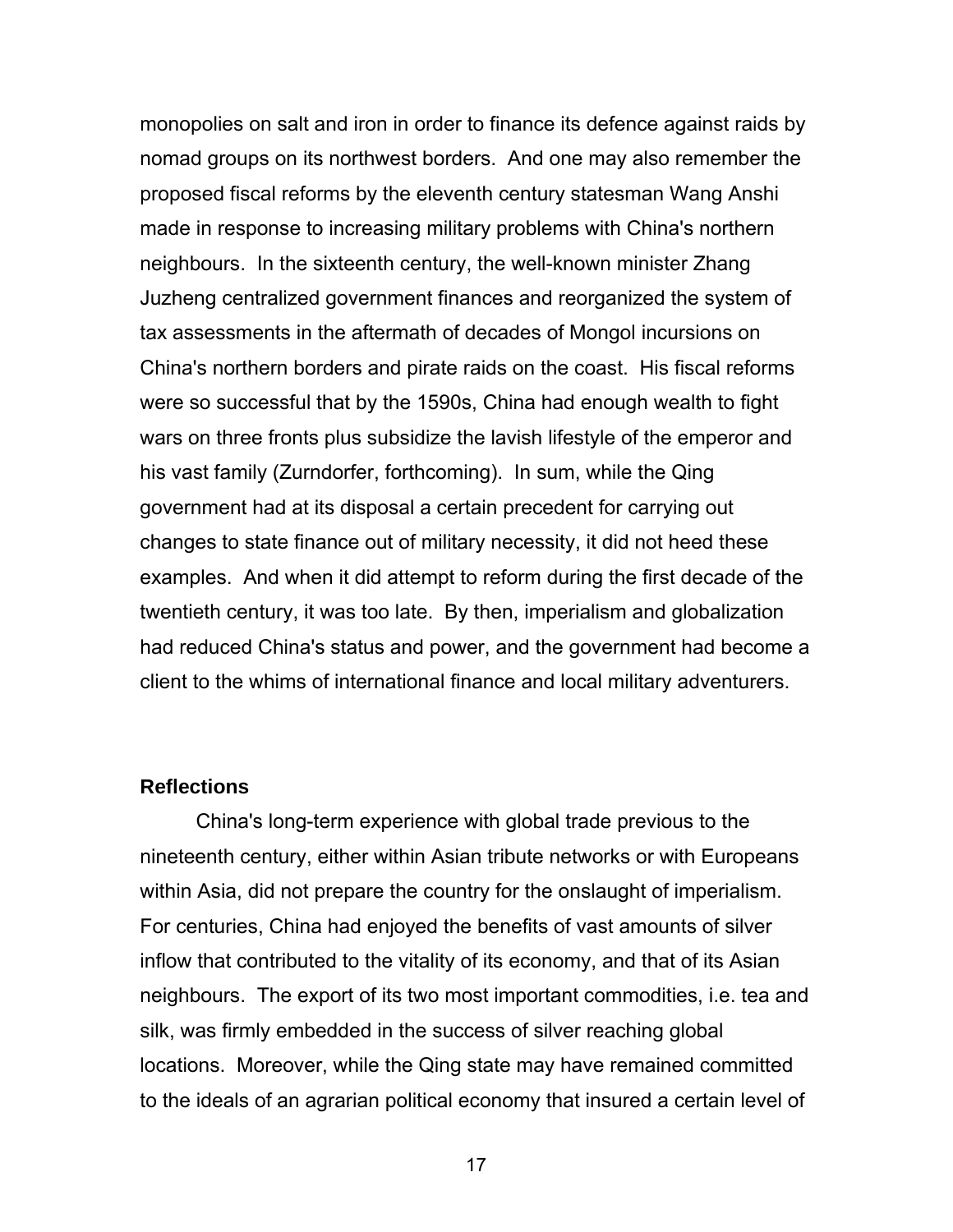social stability and military security, it was not opposed to monetization and credit expansion.

But once global recession (and illegal opium imports) denied China easy access to silver, new conditions prevailed and China's decentralized public financial regime was never to regain the authority it had once possessed. The recession reduced local purchasing power, and even after global recovery in the 1850s, foreign banks and local credit institutions could claim a certain hold over the government's purse. China's increasing need for cash to repay indemnities and loans, and to foster rearmament programs went way beyond what available income it had at its disposal through the land tax, and even from new excises such as *lijin* and the maritime customs. Lacking a centralized institution to mobilize funds on a large scale, China's economy became ever more vulnerable to the volatility of exchange markets and the influence of foreign banks on local financial institutions.

By the century's close, the context in which the Chinese state operated had entirely changed. Although foreign capital helped change the face of China (hence, the new panorama of modern institutions listed at the beginning of this paper), the body was stuck in its own repertoire of statecraft policies. It was either unwilling or unable to consider the advantages of centralized public finance as once suggested by Wei Yuan or Zheng Guanying. The capital's loss of authority, particularly with regard to provincial military institutions, was the final step leading inexorably to the emergence of modern warlordism. And it would take several decades well into the twentieth century before the centralized state had the means to promote public economic development.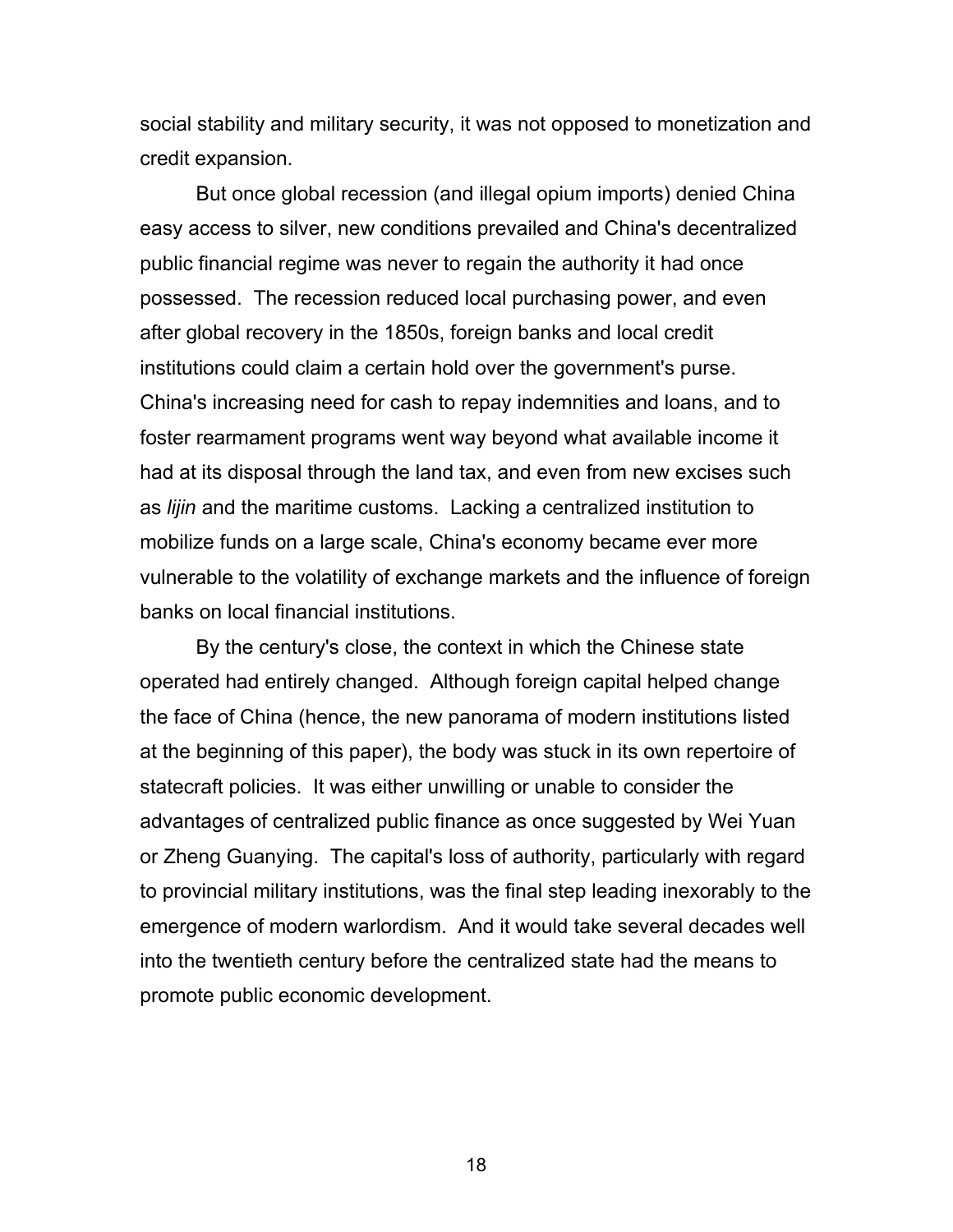#### References

- Amsden, Alice. (2001). *The Rise of "The Rest": Challenges to the West from Late-Industrializing Economies* (Oxford University Press).
- Atwell, William. (2002). "Time, Money, and the Weather: Ming China and the 'Great Depression' of the Mid-Fifteenth Century," *Journal of Asian Studies* 61.1:83-113.
- Bayly, C.A. (2002). "'Archaic' and 'Modern' Globalization in the Eurasian and African Arena, c.1750-1850," in A.O. Hopkins, ed., *Globalization in World History* (London: Pimlico), pp.47-73.
- Bernhardt, Kathryn. (1992). *Rents, Taxes, and Peasant Resistance: The Lower Yangzi Region, 1840-1950* (Stanford: Stanford University Press).
- Chen Zengnian. (1993). "Shanghai Finance: An Integrated Approach," *Chinese Business History,* 3.2:3-6.
- Cheng, Linsun. (2003). *Banking in Modern China: Entrepreneurs, Professional Managers, and the Development of Chinese Banks, 1897-1937* (Cambridge: Cambridge University Press).
- Cohen, Paul A. (1984). *Discovering History in China: American Historical Writing on the Recent Chinese Past* (New York: Columbia University Press).
- Elman, Benjamin. (1984). *From Philosophy to Philology: Intellectual and Social Aspects of Change in Late Imperial China* (Cambridge, MA: Council on East Asian Studies, Harvard University).
- Elman, Benjamin. (1990). *Classicism, Politics, and Kinship: The Ch'angchou School of New Text Confucianism in Late Imperial China*  (Berkeley: University of California Press).
- Feuerwerker, Albert. (1995). *The Chinese Economy, 1870-1949* (Ann Arbor: Centre for Chinese Studies, University of Michigan).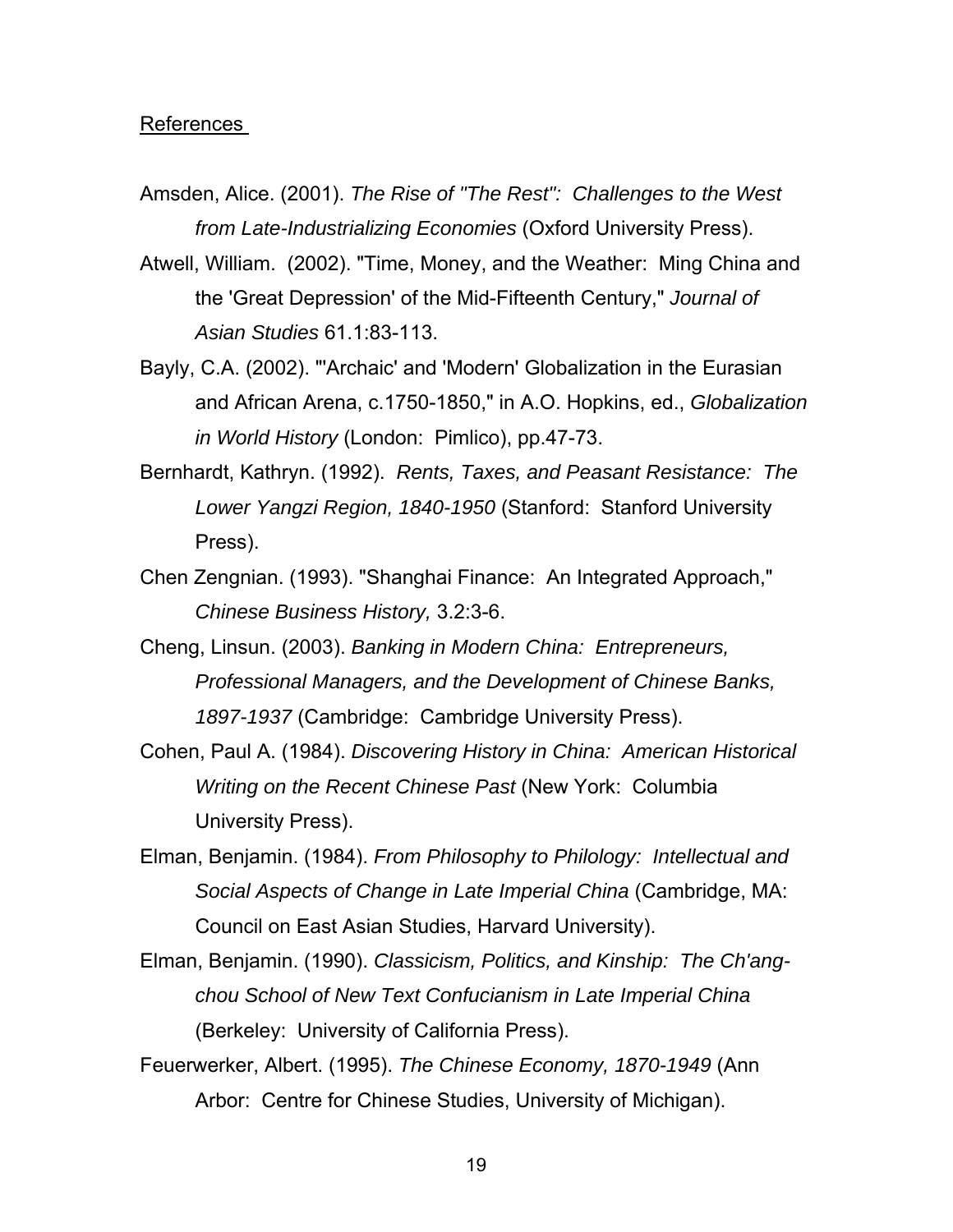Frank, Andre Gunder. (1998). *ReOrient: The Silver Age in Asia and the World Economy* (Berkeley: University of California Press).

- Gardella, Robert. (1992). "Squaring Accounts: Commercial Book-keeping Methods and Capitalist Rationalism in Late Qing and Republican China," *Journal of Asian Studies* 51.2:317-39.
- Hamashita Takeshi. (1993). "Chiiki kenkyū to Ajia," in Mizoguchi Yūzō et. al., eds., *Ajia kara kangaeru,* vol.2 *Chiiki shisutemu* (Tokyo: Tōkyō daigaku shuppankai), pp.1-12.
- Huang Jianhui. (1992). *Shanxi piaohao shi* (Taiyuan: Shanxi jingji chubanshe).
- Huang Jianhui. (1994). *Zhongguo yinhangye shi* (Taiyuan: Shanxi jingji chubanshe).
- King, F.H.H. (1965). *Money and Monetary Policy in China, 1845-1895* (Cambridge, MA: Harvard University Press).
- King, F.H.H. (1987). *The Hongkong Bank in Late Imperial China, 1864- 1902* (Cambridge: Cambridge University Press).
- Li, Lillian. (1981). *China's Silk Trade: Traditional Industry in the Modern World, 1842-1937* (Cambridge, MA: East Asian Research Centre, Harvard University).
- Mann, Susan L. (1987). *Local Merchants and the Chinese Bureaucracy, 1750-1950* (Stanford: Stanford University Press).
- Mann, Susan L. (1992). "Women's Work in the Ningbo Area, 1900-1936," in Lilian Li and Thomas Rawski, eds., *Chinese History in Economic Perspective* (Berkeley: University of California Press), pp. 243-70.
- McElderry, Andrea. (1995). "Securing Trust and Stability: Chinese Finance in the Late Nineteenth Century," in R.A. Brown, ed., *Chinese Business Enterprise in Asia* (London: Routledge), pp.27-44.
- Mizoguchi Yūzō et.al., eds. (1993-94). *Ajia kara kangaeru*, 7 vols. (Tokyo: Tōkyō daigaku shuppankai).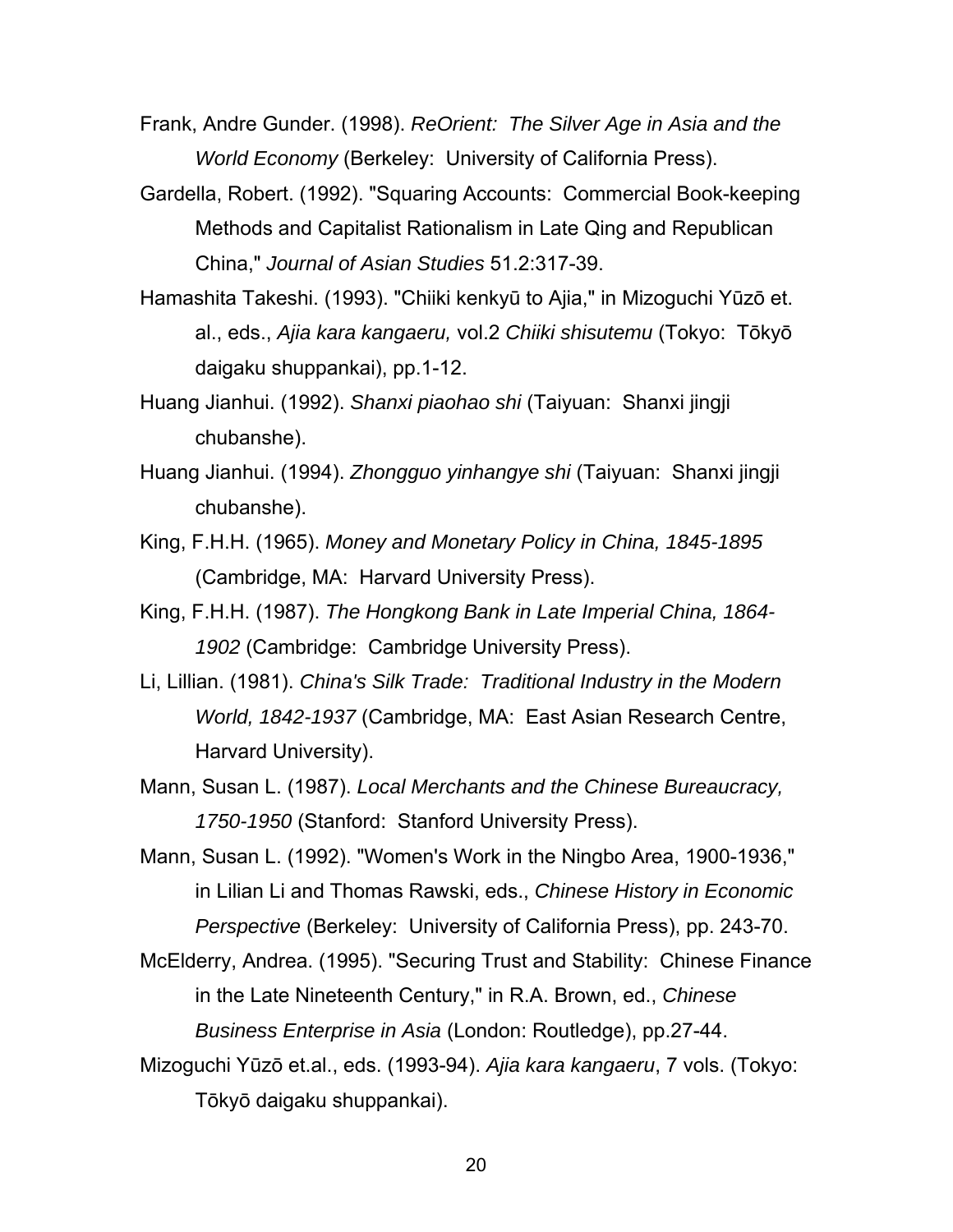- Peng Xinwei. (1958). *Zhongguo huobi shi* (Shanghai: Shanghai renmin chubanshe).
- Pomeranz, Kenneth (1993). *The Making of a Hinterland: State, Society, and Economy in Inland North China, 1853-1937* (Berkeley: University of California Press).
- Richardson, Philip. (1999). *Economic Change in China, c.1800-1950*  (Cambridge: Cambridge University Press).
- Rowe, William. (1984). *Hankow: Commerce and Society in a Chinese City, 1796-1889* (Stanford: Stanford University Press).
- Rowe, William. (1989). *Hankow: Conflict and Community in a Chinese City, 1796-1895* (Stanford: Stanford University Press).
- Skinner, G. William. (1985). "Presidential Address: The Structure of Chinese History," *Journal of Asian Studies* 44.2:271-92.
- Tamaki Norio. (1995). *Japanese Banking: A History, 1859-1959*  (Cambridge: Cambridge University Press).
- Vilar, Pierre. (1984). *A History of Gold and Money, 1450-1920* (London: Verso).
- Wong, R. Bin. (1997). *China Transformed: Historical Change and the Limits of European Experience* (Ithaca: Cornell University Press).
- Yang, Lien-sheng (1952). *Money and Credit in China: A Short History*  (Cambridge, MA: Harvard University Press).
- Yao Sui. (ed.) (1994). *Zhongguo jinrong sixiang shi* (Beijing: Zhongguo jinrong chubanshe.
- Zelin, Madeleine (1984). *The Magistrate's Tael: Rationalizing Fiscal Reform in Eighteenth-Century Ch'ing China* (Berkeley: University of California Press).
- Zhou Yumin. (2000). *Wan Qing caizheng yu shehui bianqian* (Shanghai: Shanghai renmin chubanshe).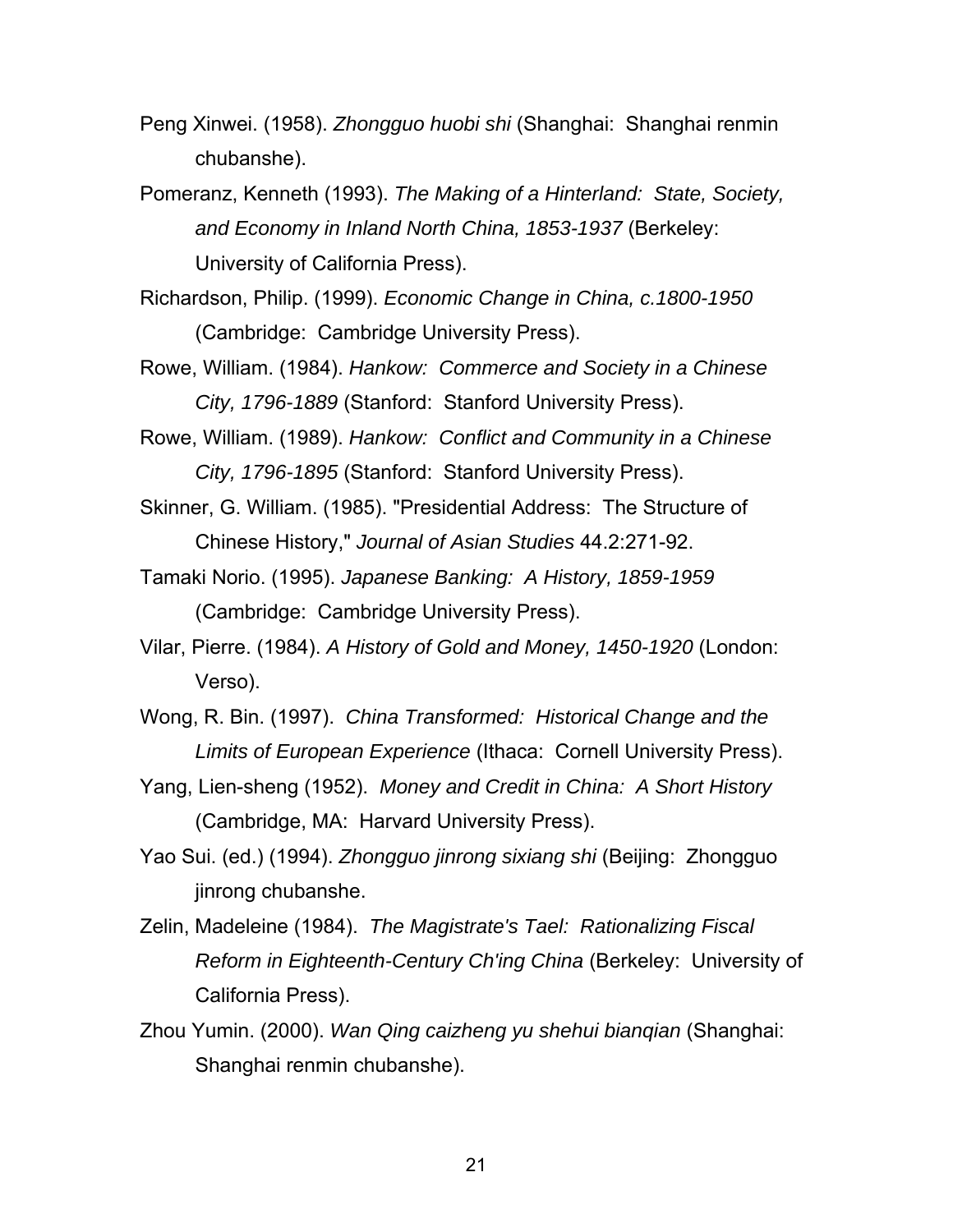Zurndorfer, Harriet.(1994). "The Transfer of Industrial Technology from the West to China 1780-1870: Some Theoretical and Practical Considerations," in Yamada Keiji, ed., *The Transfer of Science and Technology between Europe and Asia, 1780-1880* (Kyoto: International Research Centre for Japanese Studies), pp.79-84.

Zurndorfer, Harriet. (forthcoming). "Wanli China versus the Dragon's Head and the Snake's Tail: Rethinking China's Involvement in the Imjin Waeran," in James Lewis, ed., *The Imjin Waeran – Hideyoshi's Invasion of Korea: Problems and Perspectives* (Honolulu: University of Hawai'i).